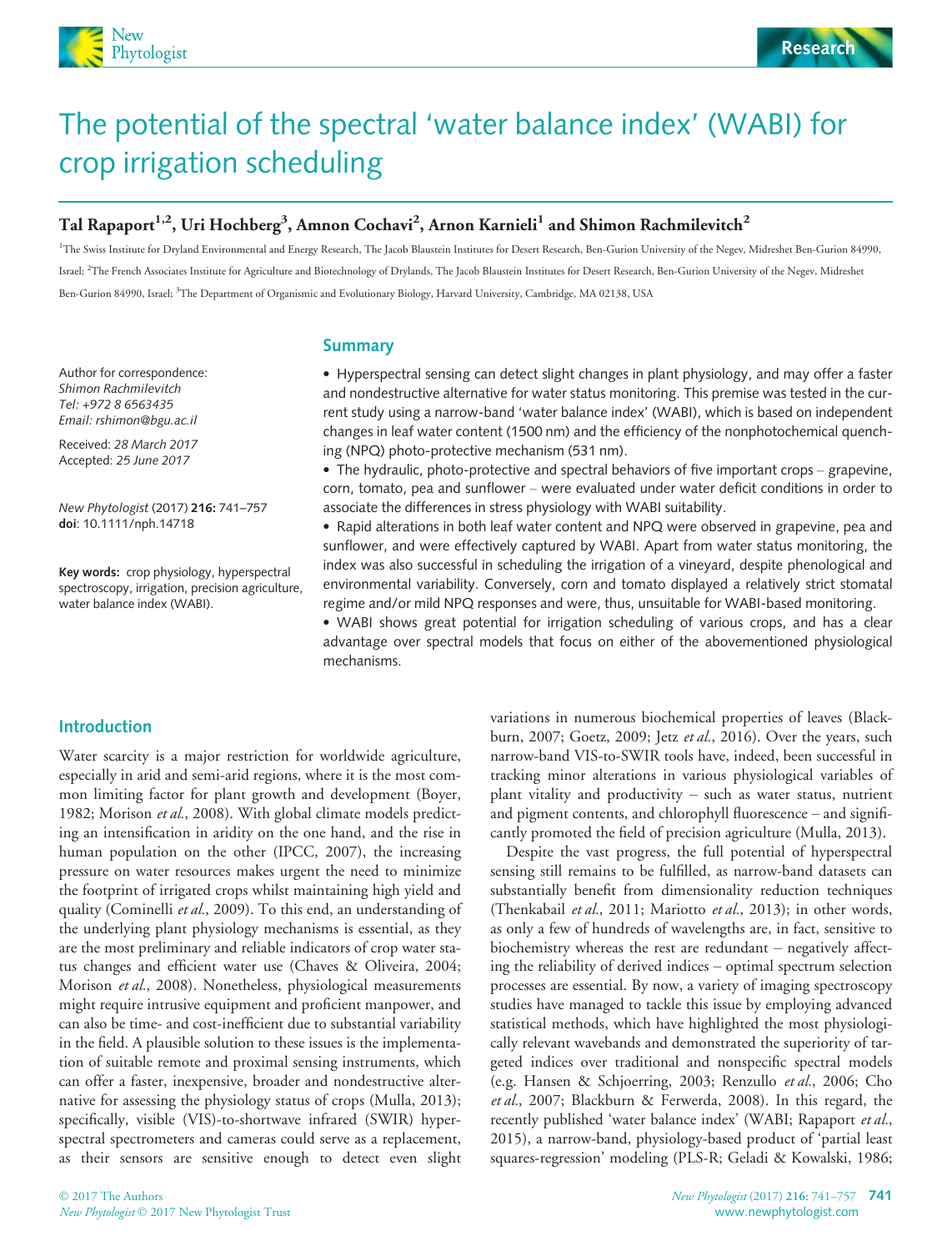Wold et al., 2001), shows promise for accurate tracking of water status changes in Cabernet Sauvignon grapevines (Vitis vinifera L.). In practice, this spectral model simultaneously monitors modifications in the water status of the leaf and related alterations in the efficiency of the nonphotochemical quenching (NPQ) photo-protective mechanism, which rapidly regulates the heat dissipation of excess, harmful light energy to maintain the functionality of the photosynthetic apparatus (Ort, 2001). These physiological traits are spectrally manifested by SWIR reflectance changes c. 1500 nm, which are directly (Sims & Gamon, 2003; Eitel et al., 2006) and indirectly (Curran, 1989; Herrmann et al., 2010) sensitive to leaf water content fluctuations and are found within an atmospheric window, and by VIS reflectance changes c. 531 nm, which are indicative of xanthophyll cycle epoxidation state transitions between the Violaxanthin (limiting light conditions) and Zeaxanthin (excessive light conditions) pigments (Gamon et al., 1990, 1992).

Other than in Cabernet Sauvignon, the high importance of quick, reversible water status-associated NPQ responses was also demonstrated in numerous grapevine cultivars (Bota et al., 2001; Flexas et al., 2002) and various crop species, including sorghum (Cousins et al., 2002), wheat (Lu & Zhang, 1999), barley (Robredo et al., 2010), cotton (Zhang et al., 2010), olive (Sofo et al., 2009), peanut (Shahenshah & Isoda, 2010), soybean (Inamullah & Isoda, 2005) and sunflower (Tezara et al., 1999). As both NPQ and water status changes are also spectrally detectable in the leaves of various plants via reflectance modifications c. 531 nm (Sims & Gamon, 2002) and 1500 nm (Sims & Gamon, 2003), the combination of these wavelengths as WABI may also prove to be a suitable irrigation tool for a wide variety of agricultural crops. Nevertheless, the function of the index cannot be blindly generalized due to the inherent variability in leaf physiology, anatomy and – consequently – spectral features (Blackburn, 2007), especially when considering species that respond to drought by maintaining a strict stomatal activity and stable water contents (Tardieu & Simonneau, 1998), or  $C_4$  crops that are more resilient to photochemical perturbations (Brugnoli *et al.*, 1998). Furthermore, the actual capability of WABI to autonomously schedule irrigation under variable field conditions and throughout a prolonged water stress is as yet unknown, as previously it has been tested only on specific phenological stages and not throughout a continuous growing season (Rapaport et al., 2015). Therefore, the main aims of the current study were (1) to test the potential of WABI in monitoring preliminary, water status-related physiological changes in the leaves of several important, widespread crops; and (2) to examine the consistency of WABI during an entire growing season and to assess its capability for spectral regulation of irrigation under changeable field conditions.

In order to accomplish the first objective, a short-term dehydration experiment was conducted under net house conditions with four agriculturally and economically important species – corn (Zea mays L.), pea (Pisum sativum L.), tomato (Solanum lycopersicum L.) and sunflower (*Helianthus annuus* L.) – that vary markedly in their hydraulic and photo-protective drought responses (Tardieu & Simonneau, 1998). At one end of the scale, the monocotyledonous,  $C_4$  corn applies a strict stomatal regime

when facing relatively slight reductions in soil and leaf water contents (Tardieu et al., 1993), maintains very high water-use efficiency and photochemical efficiency even under well-developed drought conditions, and may substantially increase heat dissipation through NPQ only under severe water deficit conditions (Xu et al., 2008; Chen et al., 2016). At the other end of the scale, the dicotyledonous,  $C_3$  sunflower permits much looser stomatal control until it reaches much lower soil and leaf water content values (Tardieu et al., 1996), experiences consequent rapid decreases in  $CO<sub>2</sub>$  assimilation and photosynthetic capacity, and requires the use of the NPQ mechanism in order to avoid photodamage during moderate water stress (Maury et al., 1996; Tezara et al., 1999, 2002). It was hypothesized that WABI will prove more effective at monitoring preliminary water status changes in species with sharp hydraulic and photo-protective responses (such as sunflower) than in those that are more hydraulically and photo-protectively stable (such as corn). To accomplish the second objective, a long-term, seasonal-scale water stress experiment was conducted in a vineyard of Cabernet Sauvignon, one of the most widespread grapevine cultivars in the world. The idea was to maintain the grapevines at a moderate stress level, in which their NPQ responses are readily reversible and their photochemistry does not experience any irreversible adverse effects (Flexas et al., 2000; Guan et al., 2004; Dobrowski et al., 2005), and wherein their grape quality characteristics are optimized in relation to yield reduction (Cifre et al., 2005; Lovisolo et al., 2010). It was hypothesized that WABI will be able to track slight water status variations throughout the continuous grape growing season and, therefore, consistently maintain the grapevines at their designated moderate water stress level.

#### Materials and Methods

#### Plant materials and growth conditions

The net house experiment was conducted during September 2014, at the Blaustein Institutes for Desert Research, Ben-Gurion University of the Negev, Israel (30°51'N/34°46'E). Seedlings of corn (Z. mays L. cv Sweety), pea (P. sativum L. cv Karina), tomato (S. lycopersicum L. cv Charlotte) and sunflower (H. annuus L. cv D.Y.3) were grown in 10-l pots that contained a mixture of fineclayey soil (55% clay, 25% silt and 20% sand) and potting media at a 2 : 1 (v/v) ratio. The pots were randomly sorted inside the net house, put at a sufficient distance from one another in order to minimize the shading effect of one plant over another, and irrigated daily up to their full capacity until the beginning of the trial. Throughout every midday (11:00–13:00 h) section of the experimentation period, the photosynthetic active radiation (PAR) flux range was 600–700 µmol photons  $m^{-2} s^{-1}$ , the relative humidity range was 35–45%, and the air temperature range was 28–31°C.

As WABI was shown to be sensitive to slight water status changes in the net house-grown sunflowers (see the Results section 'Net house experiment'), the suitability of the spectral model for this crop was also tested under field conditions. The experiment was conducted during the 2016 growing season, from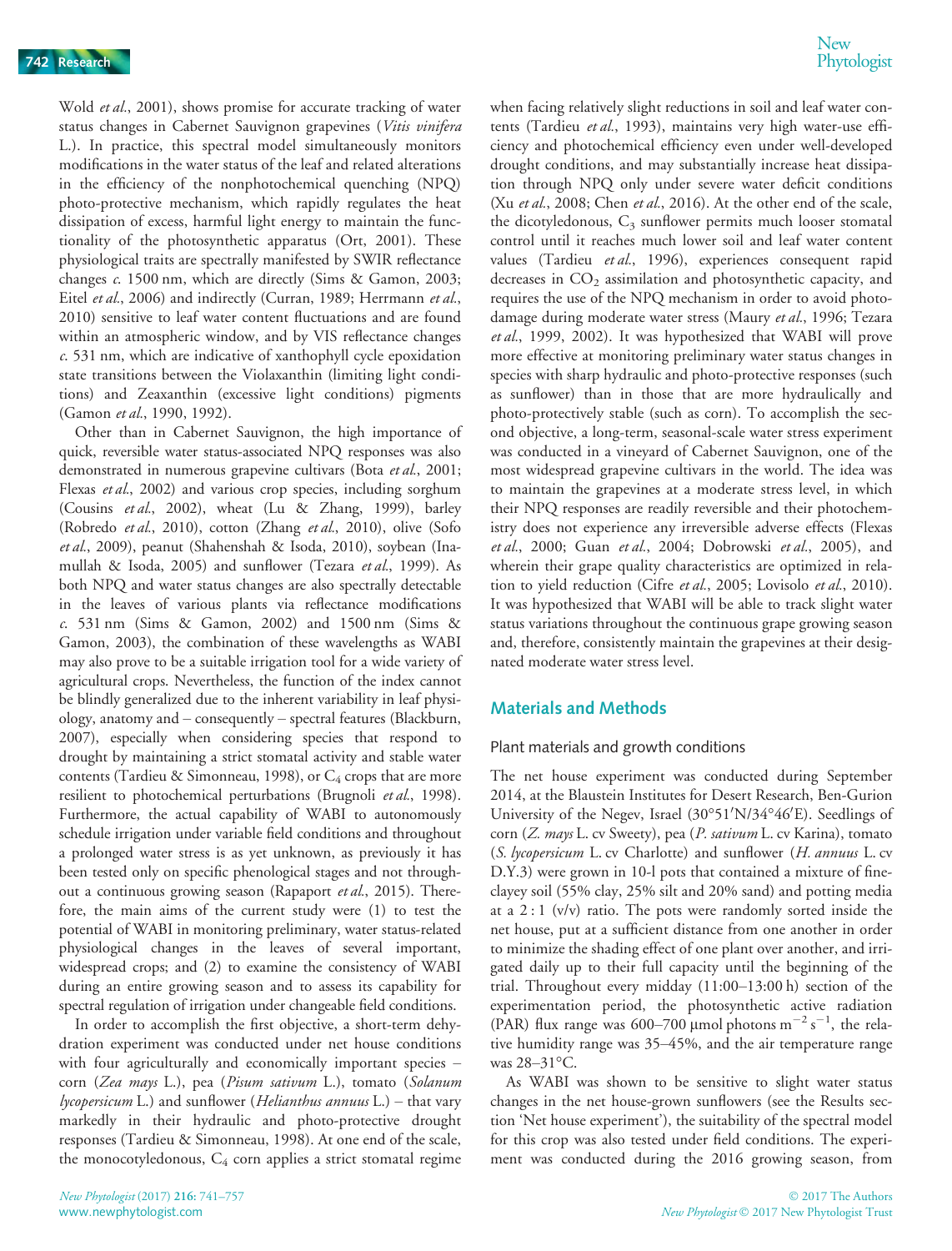anthesis (May) to physiological maturity (mid-June), at a commercial plot in Patish, Israel (31°19′N/34°33′E). This study site is located within the semi-arid Northern Negev region, which is annually characterized by an average evapotranspiration of c. 1600 mm and an average precipitation (December–April) of c. 400 mm (Portnov & Safriel, 2004). Sunflower seeds (cv Sopremo) were sown in a sandy-loam soil (15% clay, 30% silt and 55% sand; east–west orientation; 1 m space between two adjacent plant rows) and the young plantlets were later thinned to an average of 3.5 plants  $m^{-1}$  at the fourth-true-leaf stage. Before the onset of the trial, irrigation was applied twice a week in accordance with the agricultural practice, using  $2 \ln^{-1}$ drippers. Throughout each midday section of the experimentation period, the ambient conditions were typical for the season, including a PAR flux range of  $1900-2200 \mu$ mol photons  $m^{-2}$  s<sup>-1</sup>, a relative humidity range of 20–50%, and an air temperature range of 26–41°C.

The vineyard experiment was conducted during the 2015 growing season, from anthesis (May) to harvest (late July), at the Ramat Negev Agro-Research and Development Center, Israel  $(30°98'N/34°70'E)$ . This study site is located within the arid Negev Desert Highlands region, which is annually characterized by an average evapotranspiration of  $c$ . 1800 mm and an average precipitation of < 200 mm (Portnov & Safriel, 2004). The trial included 6-yr-old Cabernet Sauvignon grapevines at their third year of production, which were originally grafted onto Ruggeri-140 rootstocks (Vitis berlandieri  $\times$  Vitis rupestris), planted in a silty-loam soil (15% clay, 50% silt and 35% sand; north–south orientation; 1.5 m apart within a 10-plant row; 3.5 m apart between two adjacent plant rows) and trained onto a vertical trellis (bilateral cordon 'T'). Throughout the growing season, irrigation was applied twice a week using  $21h^{-1}$  drippers, with the watering amounts being determined by the evapotranspiration  $(ET_C)$  model of Netzer *et al.* (2009) and a dynamic irrigation factor (see the Materials and Methods section 'Experimental design'). Throughout each midday section of the experimentation period, the ambient conditions were typical for the season, including a PAR flux range of  $1800-2150 \mu$ mol photons m $^{-2}$  s $^{-1}$ , a relative humidity range of 20–39%, and an air temperature range of 26–40°C.

#### Experimental design

The net house experiment began 3 wk after planting and consisted of eight plants per species. While four plants per species were continuously irrigated and regarded as the control (C) group, a terminal water deficit (WD) was imposed on the other four up to the point of wilting, which was assessed visually. Throughout the trial, the stress level of both treatment groups was quantified daily by taking midday measurements of leaf relative water content (RWC), stomatal conductance  $(g_s)$ , net  $CO_2$  assimilation  $(A_N)$ and NPQ, together with complementary hyperspectral readings. All measurements were performed on a single sun-exposed, youngest matured leaf per plant, under clear skies.

The sunflower field experiment began after the opening of the flower buds and included 15 inner plants from a single row in

the center of the plot, which was utterly disconnected from the irrigation system in order to impose a terminal water deficit. During the trial, the progressing stress level of the sunflowers was quantified on a weekly basis through midday RWC assessments and complementary hyperspectral readings. All measurements were performed on a single sun-exposed, youngest matured leaf per plant, under clear skies.

The vineyard experiment was conducted on 18 plants from three rows in the center of the field (i.e. six inner plants from each grapevine row) and consisted of two stages. In the first stage, which lasted for c. 3 wk, the goal was to establish a robust correlation between midday values of WABI and of stem water potential  $(\Psi_S)$  – a common parameter for water status detection in grapevine (Chone et al., 2001; Acevedo-Opazo et al., 2012) – under conditions of a moderate water deficit (i.e.  $c. -1.0 \text{ MPa}$ ; De Bei et al., 2011). Technically, this was done by applying an irrigation factor of  $0.25 \times ET_C$ . whenever  $\Psi_S$  > -0.9 MPa, in order to decrease the water potential towards  $-1.0$  MPa; an irrigation factor of  $0.50 \times ET_C$  whenever  $-1.1 \text{ MPa } \lt \Psi_S$  $< -0.9$  MPa, in order to sustain that stress degree; and an irrigation factor of  $0.75 \times ET_C$ , whenever  $\Psi_S < -1.1$  MPa, in order to increase the water potential towards  $-1.0$  MPa. Overall, during that period, the WABI– $\Psi_S$  correlation was established for stem water potential values ranging between  $-0.8$  MPa and  $-1.2$  MPa. Thereafter, during the second stage of the trial (until harvest), irrigation was applied in a similar manner, except that the  $\Psi_S$  values were spectrally predicted based on the spectral– physiological regression. Due to the regularly high evaporative demands in the vineyard, the consequent quick changes in leaf water status, and the relatively narrow range of  $\Psi_S$  that was required to be maintained throughout the trial, physiological and hyperspectral measurements were taken twice a week and performed on a single sun-exposed, youngest matured leaf per plant, under clear skies.

## Physiological and spectral measurements

Leaf RWC measurements were based on a slightly altered version of the protocol of Chen et al. (2016); namely, the fresh weight (FW) of the leaf was recorded immediately after its excision, the turgid weight (TW) was recorded after a 4-h immersion in distilled water, and the dry weight (DW) was recorded after 48-h drying in an oven at 65°C:

$$
RWC(\%) = \frac{FW - DW}{TW - DW} \times 100
$$
 Eqn 1

The  $g_s$  (presented in units of mol  $H_2O \text{ m}^{-2} \text{ s}^{-1}$ ) and  $A_N$ (presented in units of  $\mu$ mol CO<sub>2</sub> m<sup>-2</sup> s<sup>-1</sup>) gas exchange parameters were obtained using a portable LI-6400 Infrared Gas Analyzer (Li-Cor Inc., Lincoln, NB, USA), using a constant  $CO<sub>2</sub>$ concentration of  $400 \mu$ mol mol<sup>-1</sup>, PAR flux density of 650 µmol photons  $m^{-2} s^{-1}$ , relative humidity of 35% and temperature of 29°C.

NPQ calculations (Bilger & Bjorkman, 1990) were derived from measurements of maximum fluorescence of dark-adapted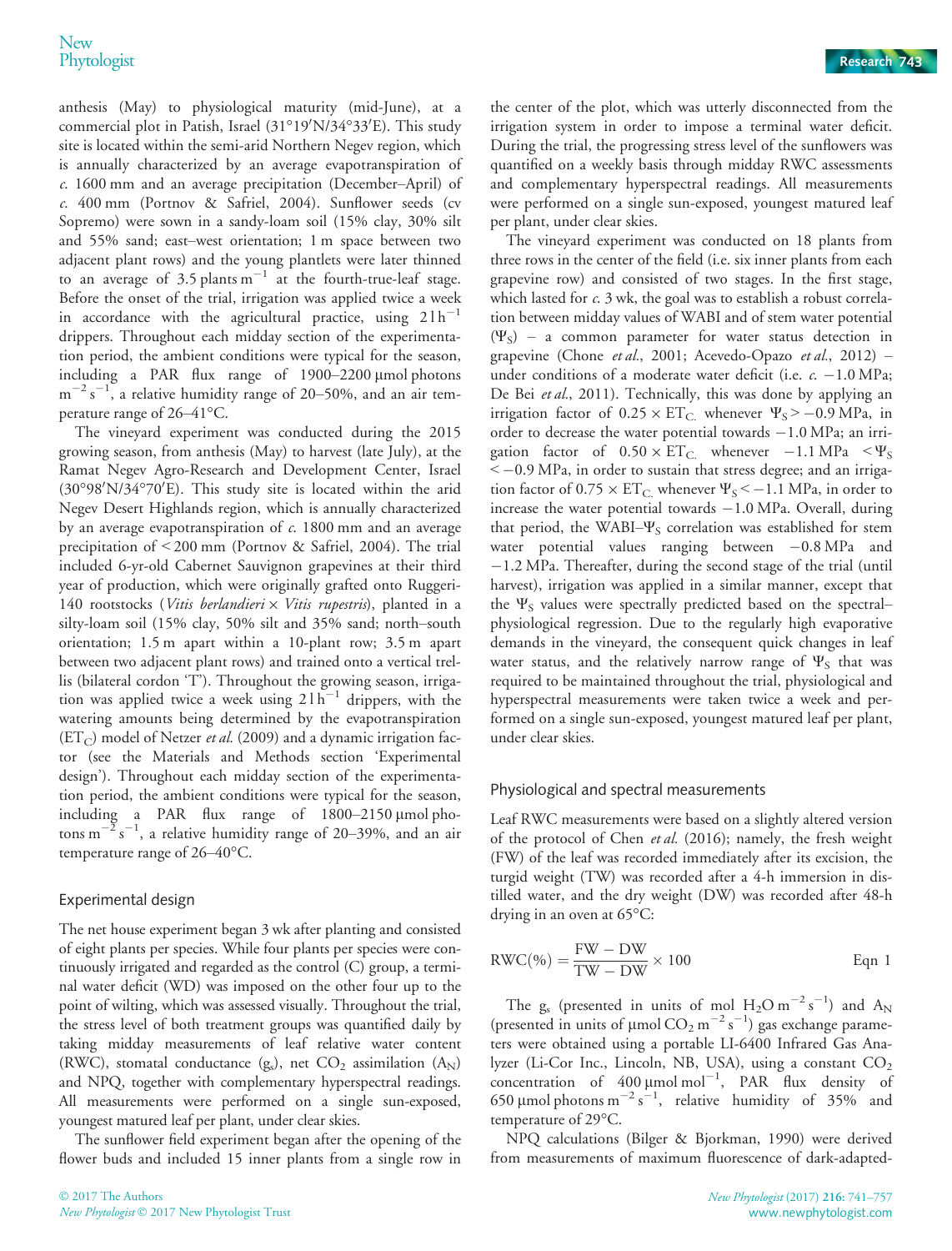$(F_m; 30$ -min darkening) and light-adapted  $(F'_m)$  samples, which were acquired by applying saturating pulses with a Mini-PAM Photosynthesis Yield Analyzer (Heinz Walz GmbH, Effeltrich, Bavaria, Germany):

$$
NPQ = \frac{F_m - F'_m}{F'_m}
$$
 Eqn 2

Measurements of  $\Psi_S$  (presented in units of MPa) were conducted with an Arimad-3000 Pressure Chamber (MRC Inc., Holon, Israel), using the protocol of Turner (1988); in short, a leaf was first covered for 1 h with aluminum foil over a plastic bag, before it was excised and immediately placed in the chamber with its petiole protruding out. The pressure on the lamina was then gradually increased until the emergence of sap from the tip of the petiole.

Hyperspectral signatures of the adaxial side of leaves were obtained with a FieldSpec Pro-FR Portable Spectrometer (Analytical Spectral Devices Inc., Boulder, CO, USA) equipped with an 1800-12S Integrating Sphere (Li-Cor Inc., Lincoln, NE, USA), as described by Herrmann et al. (2017). The system was set to measure the reflected radiant flux within the 400–1600 nm spectrum at a 1-nm wavelength resolution, and the energy readings were then normalized into a reflectance  $(\rho)$  base by taking supplementary measurements of  $BaSO<sub>4</sub>$  'white reference' standards. WABI calculations were performed according to the formulation of Rapaport et al. (2015), which implies an increase in value as leaf RWC decreases (causing reduced absorption and increased reflectance  $c$ . 1500 nm) and/or as light energy is in excess (the de-epoxidation of Violaxanthin into Zeaxanthin causes a reduction in reflectance c. 531 nm; Gamon et al., 1990), and vice versa:

$$
WABI = \frac{\rho_{1500} - \rho_{531}}{\rho_{1500} + \rho_{531}}
$$
 Eqn 3

In this context, it is important to note that the normalization of the reflectance at 531 nm to that of potential reference wavelengths  $c. 540-600$  nm – which was suggested by Gamon et al. (1992) in order to minimize the effects of overlapping spectral features on the xanthophyll signal – was not beneficial in the current study; this is because the stressing agent produced a change in  $\rho$  for most of the green band (see Figs 5, 8) and 10) and, thus, no wavelength within the 540–600 nm spectral region was idle and could be used as a reference. This general 'green shift' suggests that other chloroplast-related physiological processes – unrelated to xanthophyll activity – are at work and, consequently, the 531 nm signals of the current study might not be exclusively associated with NPQ changes (Gamon et al., 1990). Additionally, it is noteworthy that the substitution of the 1500 nm component with a wavelength closer to 1600 nm is potentially useful for remote sensing purposes, as the latter may further reduce atmospheric interferences. Nonetheless, as the proximal sensing measurements of the current study were performed at a minimal distance from the leaf, and because the physiological suitability of the 1500 nm region was found to be greater – the shorter wavelength was ultimately chosen for the model.

#### Statistical analyses

Physiological and spectral differences were examined with oneway analysis of variation (ANOVA) models, followed by Tukey's honest significant difference (HSD) post-hoc tests (Tukey, 1949). Before each comparison, the necessary assumptions of residuals' normality (Shapiro & Wilk, 1965) and homogeneity of variances (homoscedasticity; Bartlett, 1937) among the groups were checked and met. Linear and nonlinear regression models were also preceded by tests for the assumptions of residuals' normality, independence and homoscedasticity. Analyses of the ANOVA models and of the correlations were performed with STATISTICA 12 (Statsoft Inc., Tulsa, OK, USA) and were considered significant at  $P < 0.05$ .

#### **Results**

#### Net house experiment

Withholding irrigation from the WD groups of all species ultimately led to their wilting, after variable drought periods (Table 1). Specifically, the pea and tomato plants wilted after 4 d and presented final RWC values (Fig. 1) of 86.93% and 71.01%, respectively  $(C = 94.12\%$  and 93.87%, respectively), the sunflower plants wilted after 5 d and displayed a final RWC of 77.61%  $(C = 92.90\%)$ , and the corn plants wilted after 10 d and exhibited a final RWC of 85.93% ( $C = 94.30$ %). Throughout the trial, the decrease in leaf water content was accompanied by a reduction in  $g_s$  (Fig. 2a), with final values of 0.05 mol H<sub>2</sub>O m<sup>-2</sup> s<sup>-1</sup> (C = 0.26) mol H<sub>2</sub>O m<sup>-2</sup> s<sup>-1</sup>) for pea, 0.03 mol H<sub>2</sub>O m<sup>-2</sup> s<sup>-1</sup> (C = 0.25) mol  $H_2O$  m<sup>-2</sup> s<sup>-1</sup> ) for tomato,  $0.06 \text{ mol H}_2\text{O m}^{-2} \text{ s}^{-1}$  $(C = 0.70 \text{ mol} \text{ H}_2\text{O m}^{-2} \text{ s}^{-1})$  for sunflower, and 0.04 mol  $H_2O \text{ m}^{-2} \text{ s}^{-1}$  (C = 0.12 mol  $H_2O \text{ m}^{-2} \text{ s}^{-1}$ ) for corn. Following the decrease in stomatal conductance, a consequent reduction in  $A_N$  was also observed during the experiment (Fig. 2b), with final values of 3.26  $\mu$ mol CO<sub>2</sub> m<sup>-2</sup> s<sup>-1</sup> (C = 11.12  $\mu$ mol CO<sub>2</sub> m<sup>-2</sup> s<sup>-1</sup>) for pea, 1.96  $\mu$ mol CO<sub>2</sub> m<sup>-2</sup> s<sup>-1</sup> (C = 13.93  $\mu$ mol CO<sub>2</sub> m<sup>-2</sup> s<sup>-1</sup>) for tomato, 8.90 µmol CO<sub>2</sub> m<sup>-2</sup> s<sup>-1</sup> (C = 18.42 µmol CO<sub>2</sub> m<sup>-2</sup> s<sup>-1</sup>) for sunflower, and  $4.96 \,\mu$ mol CO<sub>2</sub> m<sup>-2</sup> s<sup>-1</sup> (C = 23.81) µmol  $CO_2$  m<sup>-2</sup> s<sup>-1</sup>) for corn. It should be noted that the dehydration patterns of the species cannot be compared on a temporal scale, as besides being influenced by their stomatal conductance, the water status of the plants was also affected by their capacitance and total canopy area – which were not assessed in this experiment.

Nonetheless, when the stomatal behavior of the net house species was normalized to their leaf water content (Fig.  $3$ ) – cancelling the leaf area factor – remarkable differences in water management were revealed. On the one hand, the drying corn leaves presented a low and constant stomatal conductance (an insignificant decrease down to  $0.10$  mol  $\text{H}_2\text{O m}^{-2} \text{ s}^{-1}$  on Day 6), which allowed them to maintain the highest RWC values of all species throughout the trial (an insignificant decrease down to 89.85%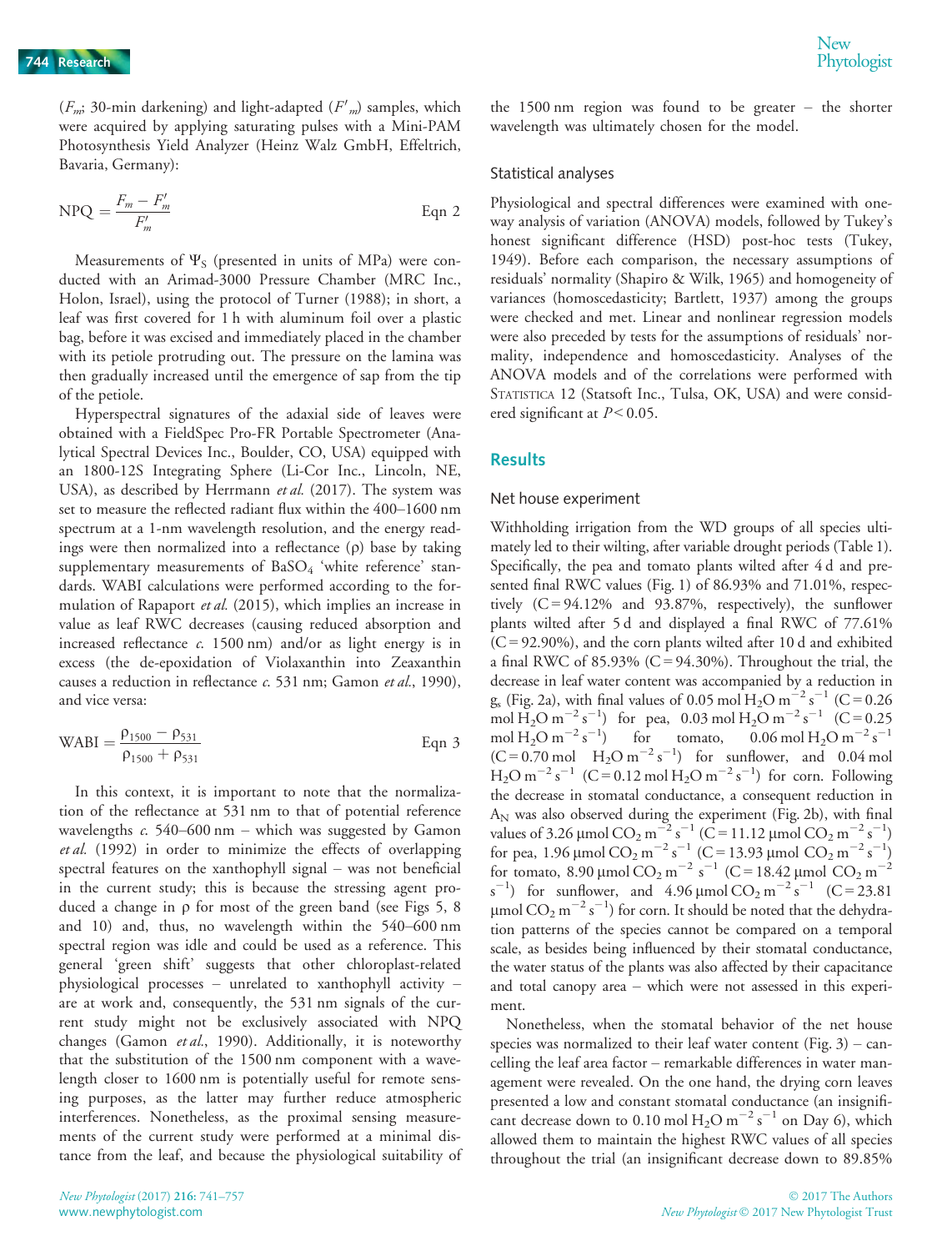|  |  |  |  | <b>Table 1</b> Statistical data for the physiological variables of the water deficit groups throughout the net house experiment |  |
|--|--|--|--|---------------------------------------------------------------------------------------------------------------------------------|--|
|--|--|--|--|---------------------------------------------------------------------------------------------------------------------------------|--|

| Species   | Physiological variable                                                 | Control          | Moderate stress                      | Severe stress (wilting)               | F-test                           |
|-----------|------------------------------------------------------------------------|------------------|--------------------------------------|---------------------------------------|----------------------------------|
| Corn      | RWC(%)                                                                 | $93.26 \pm 2.47$ | $89.90 \pm 2.02$ (Day 4)<br>P > 0.05 | $85.93 \pm 3.84$ (Day 10)<br>P < 0.05 | $F_{(2,9)} = 6.48$<br>P < 0.05   |
|           | $g_s$ (mol H <sub>2</sub> O m <sup>-2</sup> s <sup>-1</sup> )          | $0.13 \pm 0.02$  | $0.10 \pm 0.03$ (Day 6)<br>P > 0.05  | $0.04 \pm 0.01$ (Day 10)<br>P < 0.01  | $F_{(3,12)} = 13.58$<br>P < 0.01 |
|           | A <sub>N</sub> (µmol CO <sub>2</sub> m <sup>-2</sup> s <sup>-1</sup> ) | $24.22 \pm 2.32$ | $20.47 \pm 2.17$ (Day 6)<br>P > 0.05 | $4.96 \pm 1.89$ (Day 10)<br>P < 0.01  | $F_{(3,12)} = 74.70$<br>P < 0.01 |
|           | <b>NPO</b>                                                             | $2.68 \pm 0.18$  | $2.93 \pm 0.32$ (Day 6)<br>P > 0.05  | $3.28 \pm 0.27$ (Day 10)<br>P < 0.05  | $F_{(3,12)} = 2.96$<br>P > 0.05  |
| Pea       | RWC(%)                                                                 | $95.40 \pm 3.57$ | $90.31 \pm 3.27$ (Day 3)<br>p > 0.05 | $86.93 \pm 4.34$ (Day 4)<br>P < 0.05  | $F_{(2,9)} = 5.15$<br>P < 0.05   |
|           | $g_s$ (mol H <sub>2</sub> O m <sup>-2</sup> s <sup>-1</sup> )          | $0.29 \pm 0.07$  | $0.08 \pm 0.03$ (Day 3)<br>P < 0.01  | $0.05 \pm 0.02$ (Day 4)<br>P < 0.01   | $F_{(2,9)} = 31.13$<br>P < 0.01  |
|           | A <sub>N</sub> (µmol CO <sub>2</sub> m <sup>-2</sup> s <sup>-1</sup> ) | $10.92 \pm 1.79$ | $6.59 \pm 1.72$ (Day 3)<br>P < 0.01  | $3.26 \pm 0.86$ (Day 4)<br>P < 0.01   | $F(2.9) = 25.64$<br>P < 0.01     |
|           | <b>NPO</b>                                                             | $2.99 \pm 0.29$  |                                      | $3.98 \pm 0.28$ (Day 4)<br>P < 0.01   | $F_{(1,6)} = 22.24$<br>P < 0.01  |
| Tomato    | RWC(%)                                                                 | $92.43 \pm 2.76$ | 78.23 $\pm$ 5.35 (Day 3)<br>P < 0.01 | 71.01 $\pm$ 6.25 (Day 4)<br>P < 0.01  | $F_{(2,9)} = 18.95$<br>P < 0.01  |
|           | $g_s$ (mol H <sub>2</sub> O m <sup>-2</sup> s <sup>-1</sup> )          | $0.24 \pm 0.08$  | $0.09 \pm 0.04$ (Day 3)<br>P < 0.01  | $0.03 \pm 0.01$ (Day 4)<br>P < 0.01   | $F_{(2,9)} = 19.09$<br>P < 0.01  |
|           | A <sub>N</sub> (umol CO <sub>2</sub> m <sup>-2</sup> s <sup>-1</sup> ) | $14.95 \pm 2.99$ | $3.37 \pm 1.24$ (Day 3)<br>P < 0.01  | $1.96 \pm 1.79$ (Day 4)<br>P < 0.01   | $F_{(2,9)} = 44.55$<br>P < 0.01  |
|           | <b>NPO</b>                                                             | $2.46 \pm 0.25$  |                                      | $2.76 \pm 0.18$ (Day 4)<br>P > 0.05   | $F_{(1,6)} = 3.80$<br>P > 0.05   |
| Sunflower | RWC (%)                                                                | $94.18 \pm 4.26$ | 83.87 $\pm$ 2.55 (Day 4)<br>P < 0.05 | 77.61 $\pm$ 6.22 (Day 5)<br>P < 0.01  | $F_{(2,9)} = 13.27$<br>P < 0.01  |
|           | $g_s$ (mol H <sub>2</sub> O m <sup>-2</sup> s <sup>-1</sup> )          | $0.75 \pm 0.11$  | $0.12 \pm 0.02$ (Day 4)<br>P < 0.01  | $0.06 \pm 0.01$ (Day 5)<br>P < 0.01   | $F_{(3,12)} = 53.92$<br>P < 0.01 |
|           | A <sub>N</sub> (µmol CO <sub>2</sub> m <sup>-2</sup> s <sup>-1</sup> ) | $18.75 \pm 2.43$ | $10.71 \pm 2.93$ (Day 4)<br>P < 0.05 | $8.90 \pm 3.32$ (Day 5)<br>P < 0.01   | $F_{(3,12)} = 8.11$<br>P < 0.01  |
|           | <b>NPQ</b>                                                             | $2.87 \pm 0.29$  |                                      | $3.87 \pm 0.27$ (day 5)<br>P < 0.01   | $F_{(1,6)} = 25.29$<br>P < 0.01  |

Values of leaf relative water content (RWC), stomatal conductance (g<sub>s</sub>), net CO<sub>2</sub> assimilation (A<sub>N</sub>) and nonphotochemical quenching (NPQ) represent averages of four samples  $\pm$  SD. The significance values (P) in the moderate and severe stress columns are a product of Tukey's honest significant difference test (Tukey, 1949), and relate to the difference between each of these deficit levels and the control stage.



Fig. 1 Leaf relative water content (RWC) changes in the water deficit treatment groups throughout the net house experiment. Each column represents an average of four replicates  $\pm$  SD.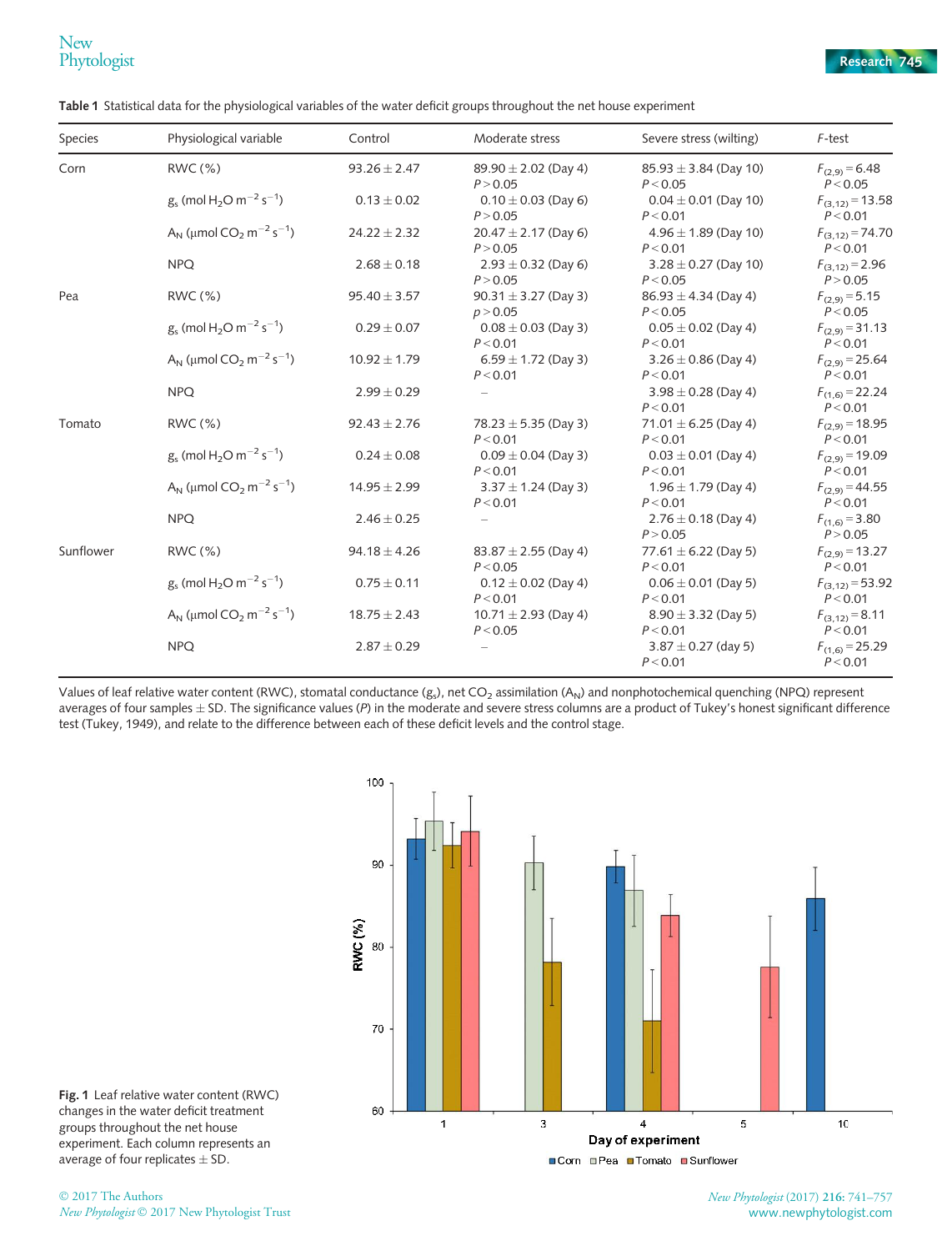90.31% on Day 3), making its hydraulic behavior more similar to that of corn, whereas tomato showed a much higher desiccation rate (with a significant decrease down to 78.23% on Day 3) and a hydraulic behavior that was closer to that of sunflower. With their decline in leaf water content and gas exchange rates, all species but tomato ultimately presented a significant increase in NPQ (Fig. 4). In particular, the average values at the wilting point of corn, pea and sunflower were  $3.28$  (C = 2.53), 3.98  $(C = 2.84)$  and 3.81  $(C = 2.91)$ , respectively, whereas that of tomato was merely 2.76 ( $C = 2.49$ ). From a spectral perspective, these NPQ increases were not necessarily accompanied by a

on Day 4). On the other hand, the WD sunflower leaves presented the highest gs from the beginning of the experiment  $(0.75 \text{ mol H}_2\text{O m}^{-2} \text{ s}^{-1})$  until just before the point of wilting  $(0.12 \text{ mol H}_2\text{O m}^{-2} \text{ s}^{-1}$  on Day 4), leading to a significant RWC decline (down to 83.87% on Day 4). In between these ends, the stomatal behavior of the stressed pea and tomato groups were fairly similar throughout the trial, presenting a significant g<sub>s</sub> reduction (down to 0.08 and 0.09 mol  $\text{H}_{2}\text{O m}^{-2}\text{ s}^{-1}$  on Day 3, respectively) that was stronger than that of corn yet weaker than that of sunflower. Nevertheless, pea demonstrated a relatively conservative water status (with an insignificant decrease down to



Fig. 2 (a) Leaf stomatal conductance  $(g_s)$  and (b) net  $CO_2$  assimilation (A<sub>N</sub>) changes in the water deficit treatment groups throughout the net house experiment. Each column represents an average of four replicates  $\pm$  SD.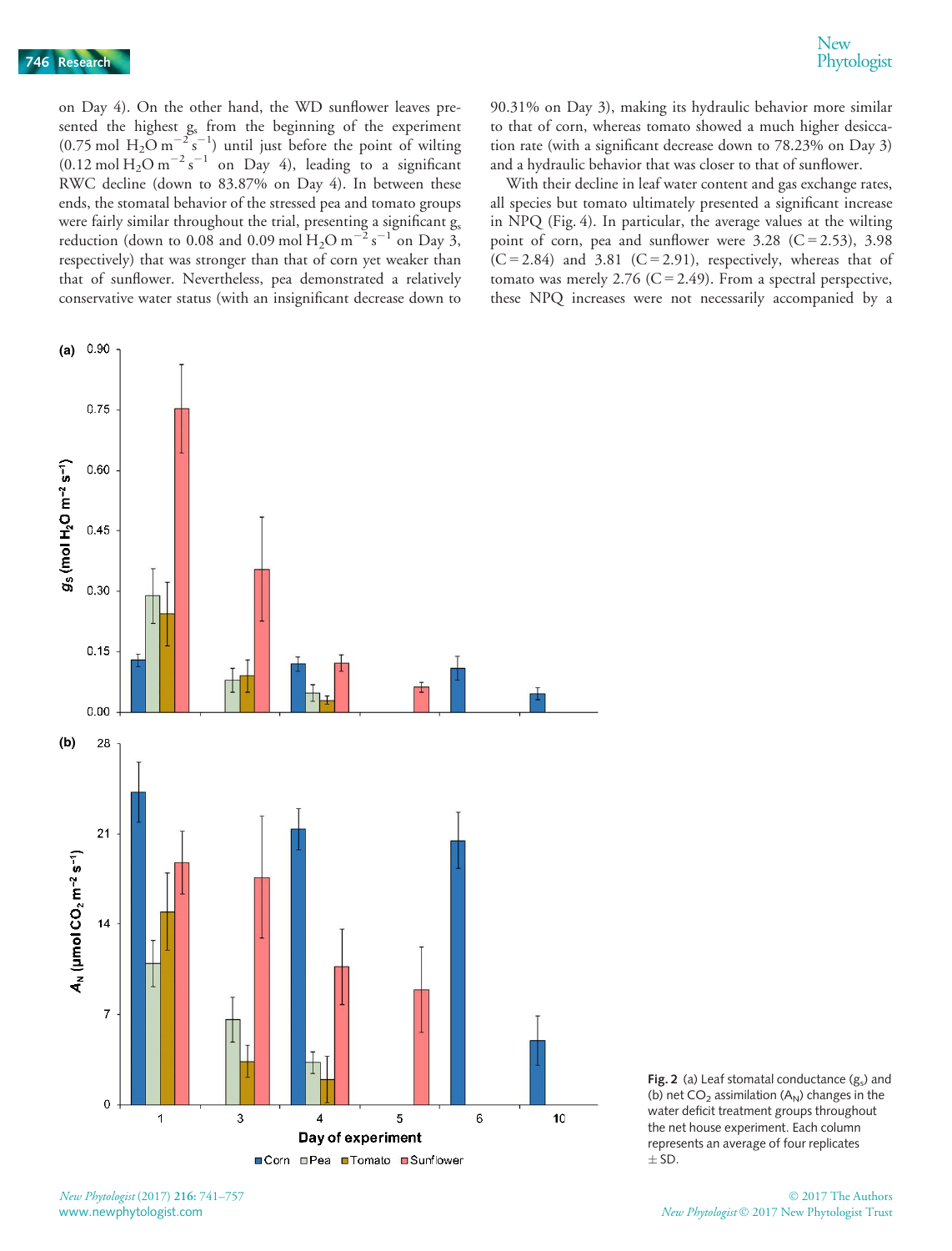Fig. 3 Stomatal behavior of the water deficit treatment groups throughout the net house experiment. Each regression between the stomatal conductance  $(g_s)$  and relative water content (RWC) variables stretches from the fully turgid stage up to the wilting point.



Fig. 4 Nonphotochemical quenching (NPQ) changes in the water deficit treatment groups throughout the net house experiment. Each column represents an average of four replicates  $\pm$  SD.

reflectance decrease trend c. 531 nm (Table 2); namely, whereas sunflower (Fig. 5a) and pea (Fig. 5b) showed a 1.56% significant decrease and a 1.22% insignificant decrease until their respective wilting points, corn (Fig. 6a) and tomato (Fig. 6b) presented a constant increase along the entire VIS spectrum. The RWC decreases were also not necessarily accompanied by significant reflectance increase patterns  $c$ . 1500 nm; namely, whereas sunflower demonstrated a significant  $\rho$  rise of 2.21% even at the mild–moderate WD stage, and pea exhibited a significant increase of up to 3.62% at its wilting point, tomato and corn exhibited 2.49% and 0.49% insignificant increases until their respective wilting points.

Following these spectral outlines, WABI was successful in differentiating between the sunflower treatment groups even at the moderate stress stage (0.10 index unit change) and between the pea treatment groups at the severe stress stage (0.13 index

unit change; Table 2). Although the reflective patterns of tomato and corn were generally unfavorable, the index was still capable of differing between the control and severe stress groups of the latter species (0.10 index unit change) due to its relatively large changes at 531 nm. All three physiological variables were also found to be best correlated with the sunflower and pea WABI models. Specifically, in the case of the RWC measure (Fig. 7a), sunflower and pea presented coefficients of determination  $(R^2)$  of 0.83 and 0.73, respectively, whereas tomato and corn displayed respective values of 0.30 and 0.37; in the case of the  $g_s$  measure (Fig. 7b), the equivalent  $R^2$  values were sunflower 0.69, pea 0.71, tomato 0.22 and corn 0.28; in the case of the NPQ measure (Fig. 7c), the equivalent  $R^2$  values were sunflower 0.63, pea 0.53, tomato 0.17 and corn 0.24. The spectral-physiological regressions of sunflower and pea were also spanned across wider WABI value ranges of 0.22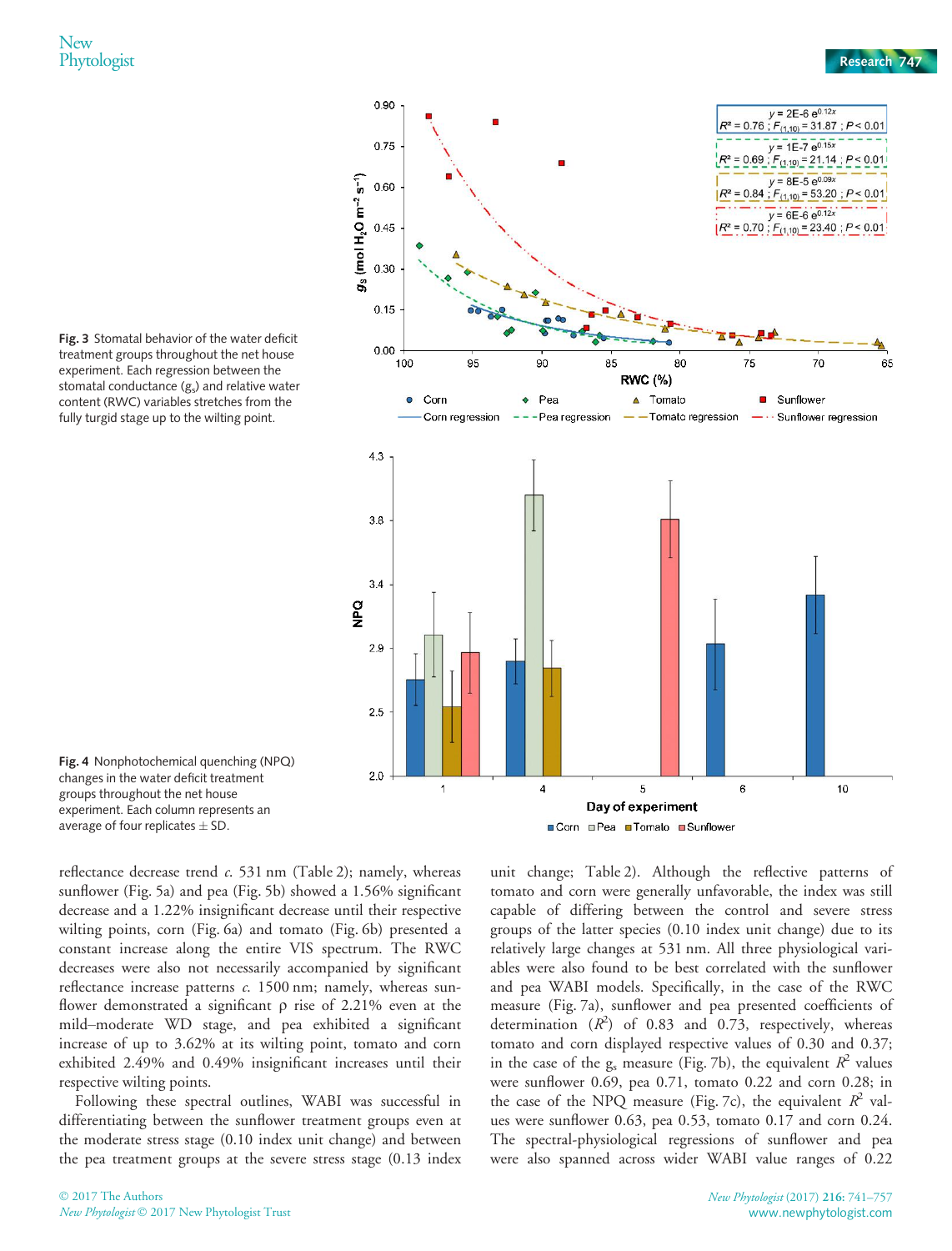Table 2 Statistical data for the spectral variables of the water deficit groups throughout the net house experiment

| Species   | Spectral variable  | Control          | Moderate stress                      | Severe stress (wilting)               | F-test                           |
|-----------|--------------------|------------------|--------------------------------------|---------------------------------------|----------------------------------|
| Corn      | $p 531$ nm $(\%)$  | $10.55 \pm 0.69$ | 11.57 $\pm$ 0.83 (Day 6)<br>P > 0.05 | 13.35 $\pm$ 0.93 (Day 10)<br>P < 0.01 | $F_{(3,12)} = 9.33$<br>P < 0.01  |
|           | $\rho$ 1500 nm (%) | $14.78 \pm 0.64$ | $15.02 \pm 0.76$ (Day 6)<br>P > 0.05 | $15.27 \pm 0.41$ (Day 10)<br>P > 0.05 | $F_{(3,12)} = 0.54$<br>P > 0.05  |
|           | <b>WABI</b>        | $0.17 \pm 0.04$  | $0.13 \pm 0.03$ (Day 6)<br>P > 0.05  | $0.07 \pm 0.03$ (Day 10)<br>P < 0.01  | $F_{(3,12)} = 6.30$<br>P < 0.01  |
| Pea       | $p 531$ nm $(\%)$  | $14.07 \pm 0.16$ | 13.50 $\pm$ 0.88 (Day 3)<br>P > 0.05 | 12.85 $\pm$ 0.99 (Day 4)<br>P > 0.05  | $F_{(2,9)} = 2.49$<br>P > 0.05   |
|           | $p 1500$ nm $(\%)$ | $19.24 \pm 0.37$ | $20.75 \pm 1.30$ (Day 3)<br>P > 0.05 | 22.86 $\pm$ 0.82 (Day 4)<br>P < 0.01  | $F_{(2,9)} = 15.85$<br>P < 0.01  |
|           | <b>WABI</b>        | $0.15 \pm 0.02$  | $0.21 \pm 0.02$ (Day 3)<br>P > 0.05  | $0.28 \pm 0.05$ (Day 4)<br>P < 0.01   | $F_{(2,9)} = 15.72$<br>P < 0.01  |
| Tomato    | $p 531$ nm $(\%)$  | $10.33 \pm 0.60$ | $10.63 \pm 0.32$ (Day 3)<br>P > 0.05 | $10.82 \pm 0.55$ (Day 4)<br>P > 0.05  | $F_{(2,9)} = 0.94$<br>P > 0.05   |
|           | $\rho$ 1500 nm (%) | $15.55 \pm 0.39$ | $16.50 \pm 1.54$ (Day 3)<br>P > 0.05 | 18.04 $\pm$ 0.04 (Day 4)<br>P > 0.05  | $F_{(2,9)} = 3.40$<br>P > 0.05   |
|           | <b>WABI</b>        | $0.21 \pm 0.04$  | $0.21 \pm 0.05$ (Day 3)<br>P > 0.05  | $0.25 \pm 0.04$ (Day 4)<br>P > 0.05   | $F_{(2,9)} = 1.29$<br>P > 0.05   |
| Sunflower | $p 531$ nm $(\%)$  | $12.54 \pm 0.63$ | 11.70 $\pm$ 0.63 (Day 4)<br>P > 0.05 | $10.98 \pm 0.65$ (Day 5)<br>P < 0.05  | $F_{(3,12)} = 4.37$<br>P < 0.05  |
|           | $p 1500$ nm $(\%)$ | $16.01 \pm 0.99$ | $18.22 \pm 0.61$ (Day 4)<br>P < 0.05 | 19.42 $\pm$ 1.49 (Day 5)<br>P < 0.01  | $F_{(3,12)} = 8.97$<br>P < 0.01  |
|           | <b>WABI</b>        | $0.12 \pm 0.02$  | $0.22 \pm 0.04$ (Day 4)<br>P < 0.01  | $0.28 \pm 0.04$ (Day 5)<br>P < 0.01   | $F_{(3,12)} = 16.35$<br>P < 0.01 |

Values of reflectance (p) at 531 and 1500 nm and of the 'water balance index' (WABI) represent averages of four samples  $\pm$  SD. The significance values (P) in the moderate and severe stress columns are a product of Tukey's honest significant difference test (Tukey, 1949), and relate to the difference between each of these deficit levels and the control stage.

and 0.19, respectively, in comparison to the respective 0.12 and 0.17 ranges of tomato and corn.

#### Sunflower field experiment

Following the net house results, the applicability of WABI was also tested in a commercial sunflower field. Throughout the trial, the continuous depletion of soil moisture significantly decreased the leaf RWC average from 93.15% on Day 1 to 84.93% on Day 14, and ultimately caused wilting at 76.91% on Day 21 (Table 3). Spectrally, the drying of the plants was accompanied by VIS and SWIR reflectance patterns that were similar to those of the net house experiment (Fig. 8); namely, a significant reduction of 0.91% was observed at 531 nm by the point of wilting, whereas a significant increase of 1.12% was observed at 1500 nm even at the moderate stress stage, on Day 14. Consequently, the WABI model also showed a significant increase of 0.40 index values even after 2 wk, and displayed a strong correlation to leaf RWC up to the wilting of the plants (Fig. 9). It is important to note that this spectral–physiological regression was, however, substantially different from that of the net house trial, which was spanned across a much wider WABI value range.

#### Vineyard experiment

During the first 3 wk of the trial, changes in the stem water potential values of the Cabernet Sauvignon grapevines were accompanied by the expected alterations in both VIS and SWIR

reflectance; an example from this training period of WABI (Fig. 10) demonstrates that a transition from  $-0.88$  MPa  $(\Psi_S > -0.9$  MPa; a degree that is above the optimal stress range and requires a low irrigation amount) to  $-1.11 \text{ MPa}$  $(\Psi_S < -1.1$  MPa; a degree that is below the optimal stress range and requires a high irrigation amount) was followed by significant  $\rho$  changes of 1.67% and 1.90% at 531 and 1500 nm, respectively (Table 4). Consequently, a significant difference of 0.10 was found between the WABI values of these two deficit degrees – enabling the spectral model to effectively distinguish between them and, thus, to potentially determine the irrigation amounts that are required to maintain the plants at their designated stress range  $(-1.1 \text{ MPa} < \Psi_s < -0.9 \text{ MPa})$ . Furthermore, the readily reversible nature of the 531 and 1500 nm wavelengths resulted in a strong, robust, negative linear correlation ( $R^2 = 0.92$ ) between the values of  $\Psi_S$  (ranging from  $-0.8$  to  $-1.2$  MPa) and those of WABI (ranging from 0.34 to 0.43) during this first part of the experiment (Fig. 11).

Using this statistical relation, it was decided to set the 0.36 and 0.42 index values (representing the  $-0.9$  and  $-1.1$  MPa limits, respectively) as the spectral irrigation thresholds for the rest of the growing season, throughout the second stage of the trial; namely, from the end of WABI's training period and until the harvest, the vineyard was irrigated with the low,  $0.25 \times ET_C$ . level in case an average index value of 0.36 or lower (i.e.,  $\Psi$ <sub>S</sub> > -0.9 MPa) was measured; irrigated with the common,  $0.50 \times ET_C$  level in case an average index value of  $0.36 \le WABI$  $< 0.42$  (i.e.,  $-1.1$  MPa  $< \Psi_S < -0.9$  MPa) was measured; and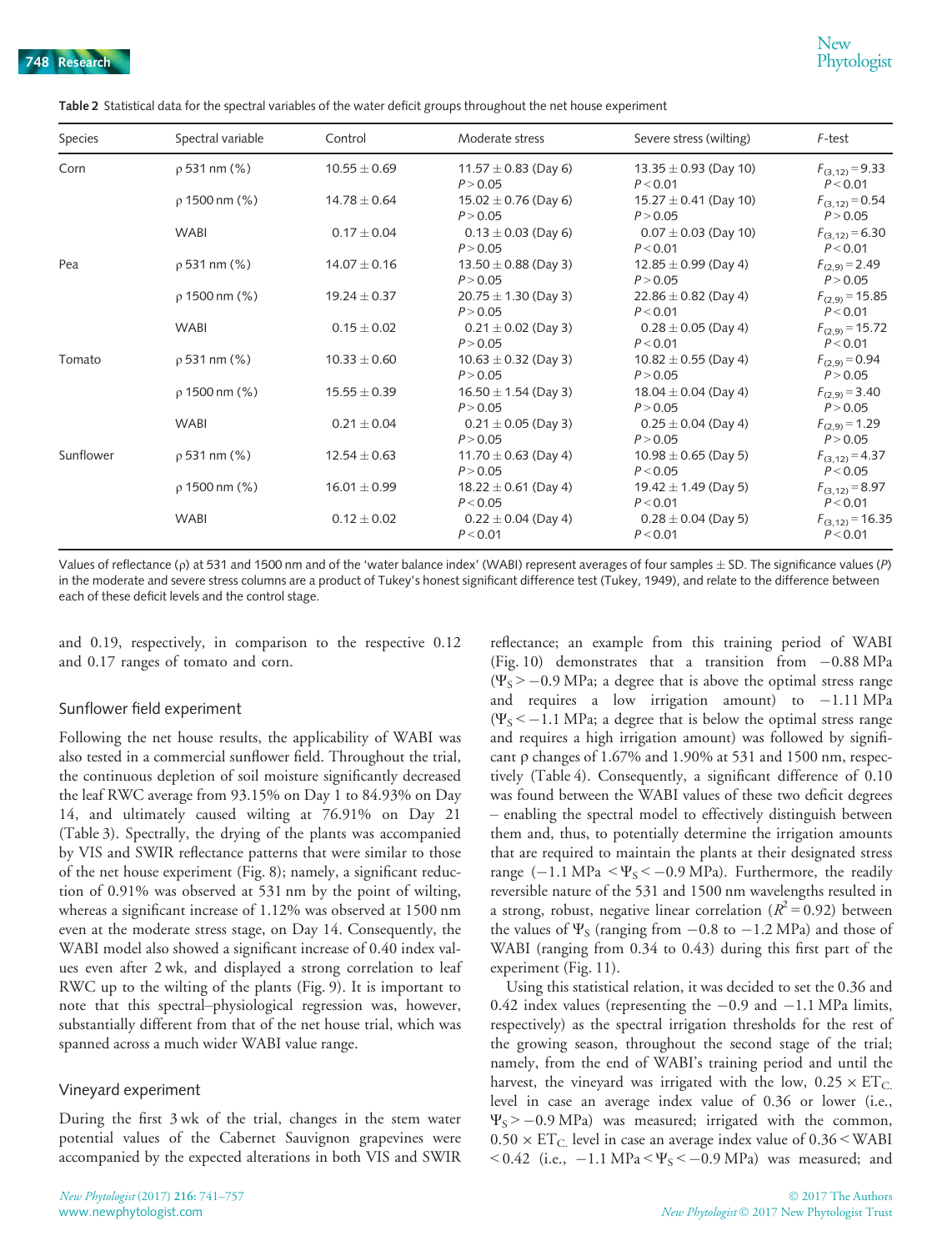

Fig. 5 Reflectance ( $\rho$ ) changes of the (a) sunflower and (b) pea water deficit treatment groups relative to wavelength throughout the net house experiment. Each graph represents an average signature of four replicates.

irrigated with the high,  $0.75 \times ET_C$  level in case an average index value of 0.42 or higher (i.e.,  $\Psi_S < -1.1$  MPa) was measured. Interestingly, the regression between the WABI values and the actual  $\Psi_S$  values in the second stage of the experiment was very similar to that of the first stage (Fig. 11), implying that the reflectance responses to NPQ and leaf RWC were consistent during the entire growing season. The vast majority of the predictions made by the index thresholds (Fig. 12a) was, thus, successful in identifying the correct physiological stress degree (Fig. 12b). Indeed, WABI mistakenly predicted a  $\Psi_S$  value that required a common ( $0.5 \times ET_{C}$ ) irrigation amount, instead of a low  $(-0.88 \text{ MPa})$  and high  $(-1.12 \text{ MPa})$  degree, respectively, on only two occasions out of seventeen, on Julian days 174 and 192. It should also be noted that – as in the abovementioned case of the net house- and field-grown sunflowers – the WABI– $\Psi_s$ 

vineyard correlations of the current study were different from the glasshouse-based Cabernet Sauvignon regression of Rapaport et al. (2015) (which was originally based on leaf water potential values and adapted through the linear model of Williams & Araujo (2002); Fig. 11).

#### **Discussion**

In the current study, the narrow-band 'water balance index' (WABI) demonstrated its abilities to: (1) monitor preliminary water status changes in net house-grown sunflower and pea plants; (2) sensitively track water status alterations in field-grown sunflowers; and (3) autonomously schedule the irrigation of a vineyard throughout an entire growing season. Those achievements were a product of the combination between the 531 and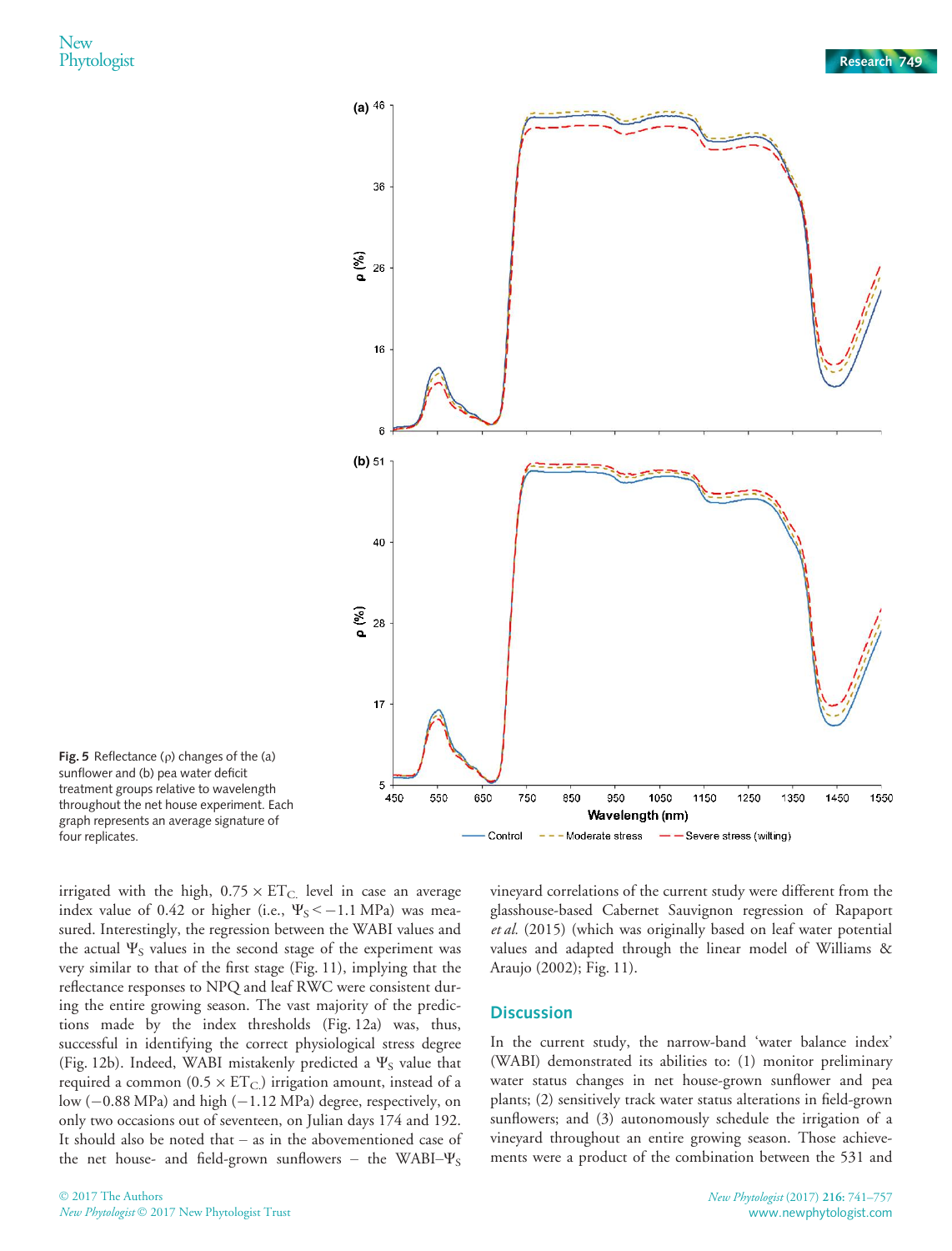



1500 nm wavelengths, representing two physiological mechanisms that are rapidly reactive within the operating range of the abovementioned crops, independent of one another, and stable through environmental and phenological changes. As previously shown by Rapaport *et al.* (2015), the dual-response structure of WABI has a clear advantage over many other spectral models, including those that focus only on either nonphotochemical quenching (NPQ) or leaf water status variations. For instance, although WABI was able to detect the development of moderate water stress in both the net house- and field-grown sunflowers, the 531 nm-exclusive 'physiological reflectance index' (PRI; Gamon et al., 1992) failed to do so (Supporting Information Table S1); this is because the NPQrelated reflectance decrease of this plant (Gamon et al., 1990; Gamon & Surfus, 1999; Magney et al., 2014) was significant

enough only during severe deficit, close to the points of wilting and irreversible damage, whereas the loose stomatal regime and, thus, the rapid leaf dehydration of the crop (Tardieu et al., 1996; Tardieu & Simonneau, 1998) caused a significant shortwave infrared (SWIR) reflectance increase much earlier. Similarly, WABI could outperform a 1500 nm-exclusive index throughout the vineyard experiment, by consistently showing a higher sensitivity to modifications in the water status of the plant (Table 4); this can be explained by mild relative water content (RWC) alterations, which generally characterize grapevine leaves within the narrow deficit range of the trial  $(-1.2 \text{ MPa} < \Psi_s < -0.8 \text{ MPa}$ ; Cifre *et al.*, 2005) and lead to minimal SWIR changes, and by substantial NPQ and 531 nm reflectance variations that occur even during small water status alterations (Evain et al., 2004; Dobrowski et al., 2005).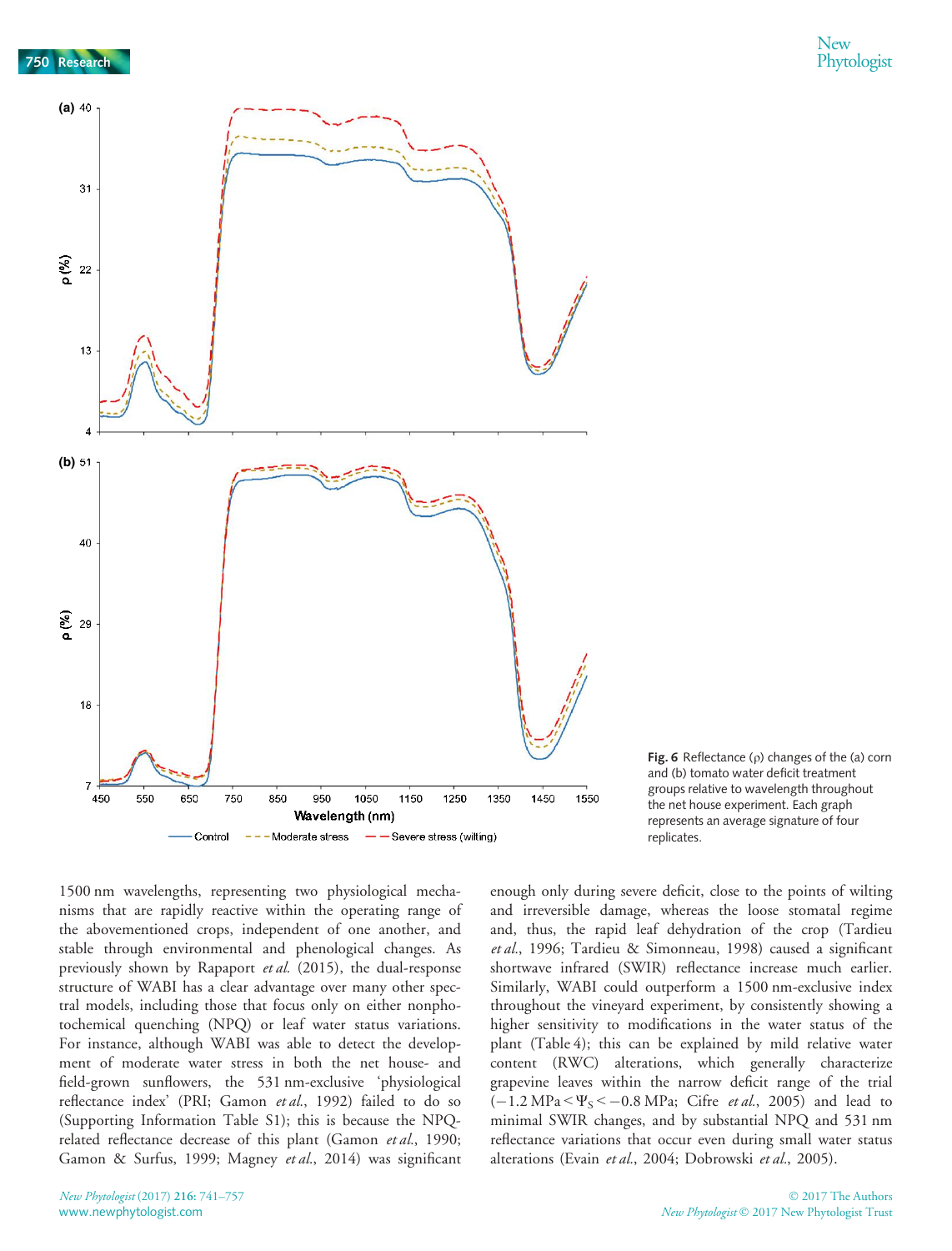

Fig. 7 Spectral–physiological correlations of the water deficit treatment groups throughout the net house experiment. Each regression between the (a) relative water content (RWC), (b) stomatal conductance  $(g<sub>s</sub>)$  and (c) nonphotochemical quenching (NPQ) variables and the 'water balance index' (WABI) variable stretches from the fully turgid stage up to the wilting point.

Despite the dual-response advantage of WABI and its potential applicability for many other crops, the genotypic variability among plants – which diversifies their hydraulic (Tardieu & Simonneau, 1998) and photo-protective reactions (Takahashi & Badger, 2011) to water deficit – suggests that the spectral model might not be compatible to all of them. This suggestion was supported in the current study by the stress-induced physiological (Figs 1–4; Table 1) and spectral features (Figs 6, 7; Table 2) of both corn and tomato. Regarding corn, the tight stomatal regime of the plant (Tardieu et al., 1993; Tardieu & Simonneau, 1998) led to an insignificant SWIR reflectance increase, and the gradual NPQ increase (Saccardy et al., 1998; Xu et al., 2008; Chen et al., 2016) was accompanied by a visible (VIS) reflectance rise, implying that the dominant photo-protective mechanism of this species may be chloroplast movement (Zygielbaum et al., 2012). In the case of tomato, the reduction in leaf RWC resulted in an insignificant SWIR increase, and a negligible NPQ rise (Biehler et al., 1997; Haupt-Herting & Fock, 2000; Mishra et al., 2012; Shao et al., 2015) did not cause a significant VIS reflectance change (Sarlikioti et al., 2010; Marino et al., 2014), suggesting that this species may avoid photo-inhibitory damage by other means, such as utilizing the photo-respiratory pathway or the Mehler reaction (Haupt-Herting & Fock, 2000). Although the 531 and 1500 nm responses of the abovementioned plants were unsuitable for WABI-based monitoring of water status changes, it should be noted that substantial near infrared (NIR) reflectance variations did, however, follow the stress development in both species (Fig. 6). As this observation is in line with other droughtrelated studies of corn (Woolley, 1971; Schepers et al., 1996; Zygielbaum et al., 2009) and tomato (Okamura et al., 2001; Marino et al., 2014), it is likely that a cheaper VIS–NIR broadband sensor may be sufficient for water stress detection in those cases.

Apart from genotypic variability, the diversity in the physiological features and responses of plants is also known to be greatly affected by differences in their growing environments (Chaves et al., 2010; Lovisolo et al., 2010). This is especially noticeable when comparing between the phenotypic traits of clones that were acclimated to distinct environmental conditions and stressing agents. In the context of WABI, it was demonstrated previously that the hydraulic and photo-protective characteristics of a given genotype are prone to considerable alterations upon a change in various factors, including soil texture (Tramontini et al., 2013), salinity (Stepien & Johnson, 2009), light intensity (Magney et al., 2014), light quality (i.e. spectral composition; Sellin et al., 2011), light duration (i.e. photo-period; Frechette et al., 2016), air temperatures (Flexas et al., 1999), atmospheric vapor pressure deficit (Soar et al., 2006) and wind (Huang et al., 2016). As the variations in leaf water status and NPQ do not necessarily coincide with one another, it is reasonable to assume that the correlativity of the spectral model and the physiological variables (i.e. the efficiency of the index) can vary greatly from one place to another. This assumption was supported in the current study with the difference between the WABI-stem water potential  $(\Psi_S)$  regressions of the glasshouse- and field-grown Cabernet Sauvignon clone (Fig. 11), and, to some extent, with the difference between the WABI–RWC sunflower regressions of the net housegrown 'D.Y.3' cultivar and the field-grown 'Sopremo' cultivar (Fig. 9). Therefore, the index cannot be automatically or blindly generalized across growing environments and there must always be site-specific calibration to well-known stress indicators (such as RWC,  $\Psi_S$ , stomatal conductance  $(g_s)$  or NPQ) before its use.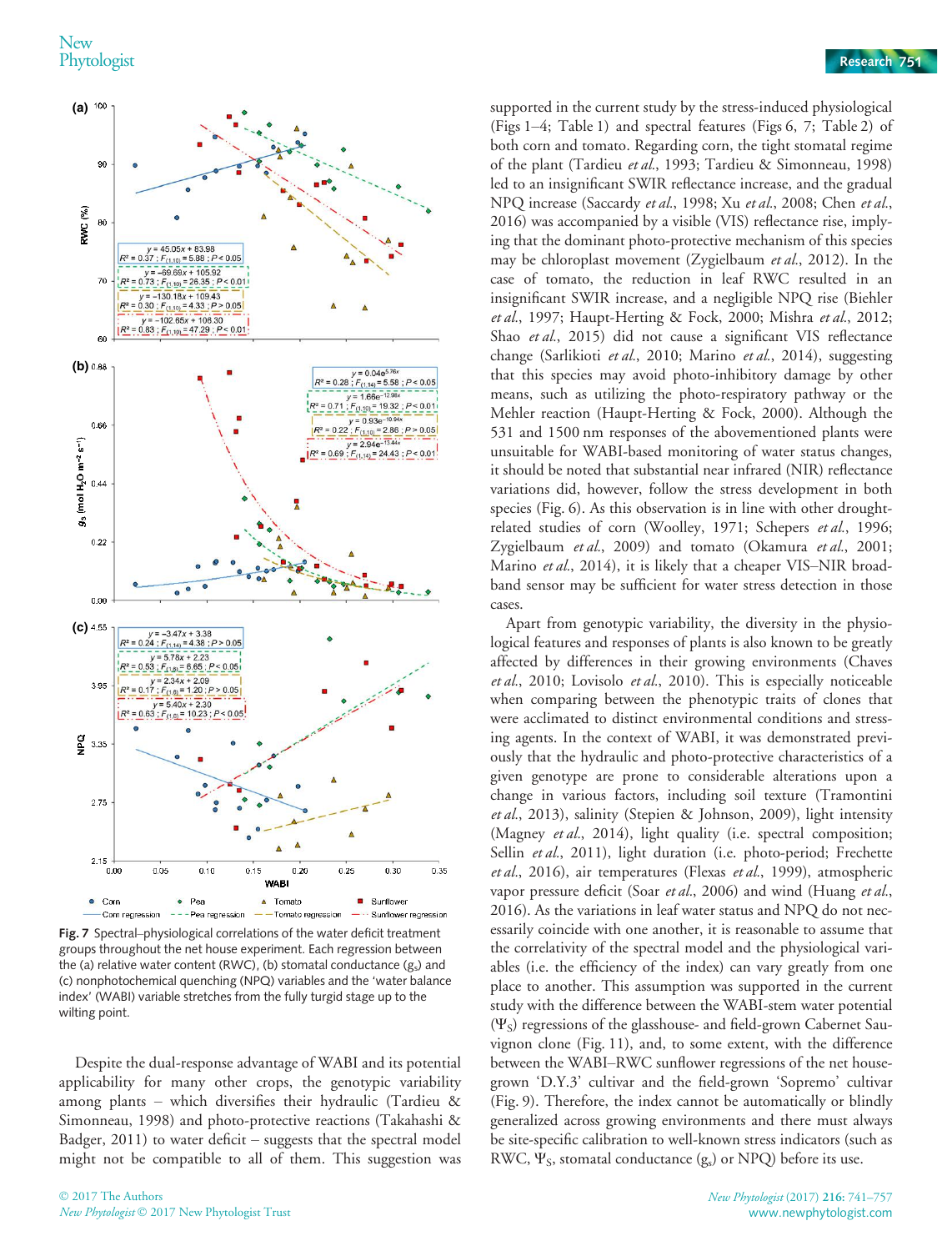| Variable           | Control          | Moderate stress                       | Severe stress (wilting)               | F-test                           |
|--------------------|------------------|---------------------------------------|---------------------------------------|----------------------------------|
| RWC (%)            | $93.15 \pm 3.83$ | $84.93 \pm 3.16$ (Day 14)<br>P < 0.01 | 76.91 $\pm$ 4.79 (Day 21)<br>P < 0.01 | $F_{(3.56)} = 56.46$<br>P < 0.01 |
| $\rho$ 531 nm (%)  | $11.15 \pm 0.88$ | $10.68 \pm 0.45$ (Day 14)<br>P > 0.05 | $10.24 \pm 0.89$ (Day 21)<br>P < 0.01 | $F_{(3,56)} = 4.58$<br>P < 0.01  |
| $\rho$ 1500 nm (%) | $17.99 \pm 0.72$ | 19.11 $\pm$ 0.79 (Day 14)<br>P < 0.01 | $19.85 \pm 0.72$ (Day 21)<br>P < 0.01 | $F_{(3,56)} = 15.15$<br>P < 0.01 |
| <b>WABI</b>        | $0.24 \pm 0.03$  | $0.28 \pm 0.03$ (Day 14)<br>P < 0.01  | $0.32 \pm 0.05$ (Day 21)<br>P < 0.01  | $F_{(3.56)} = 13.32$<br>P < 0.01 |

Table 3 Statistical data for the physiological and spectral variables throughout the sunflower field experiment

Values of leaf relative water content (RWC), of reflectance (p) at 531 and 1500 nm, and of the 'water balance index' (WABI) represent averages of 15 samples  $\pm$  SD. The significance values (P) in the moderate and severe stress columns are a product of Tukey's honest significant difference test (Tukey, 1949), and relate to the difference between each of these deficit levels and the control stage.



Fig. 8 Reflectance ( $\rho$ ) changes relative to wavelength throughout the sunflower field experiment. Each graph represents an average signature of 15 replicates at a given leaf relative water content (%) value.

Fig. 9 The spectral–physiological correlation throughout the sunflower field experiment. Each datum of the leaf relative water content (RWC or %)-'water balance index' (WABI) regression represents a weekly average of 15 replicates  $\pm$  SD, from the fully turgid stage up to the wilting point. The net house sunflower regression was adopted from Fig. 7(a).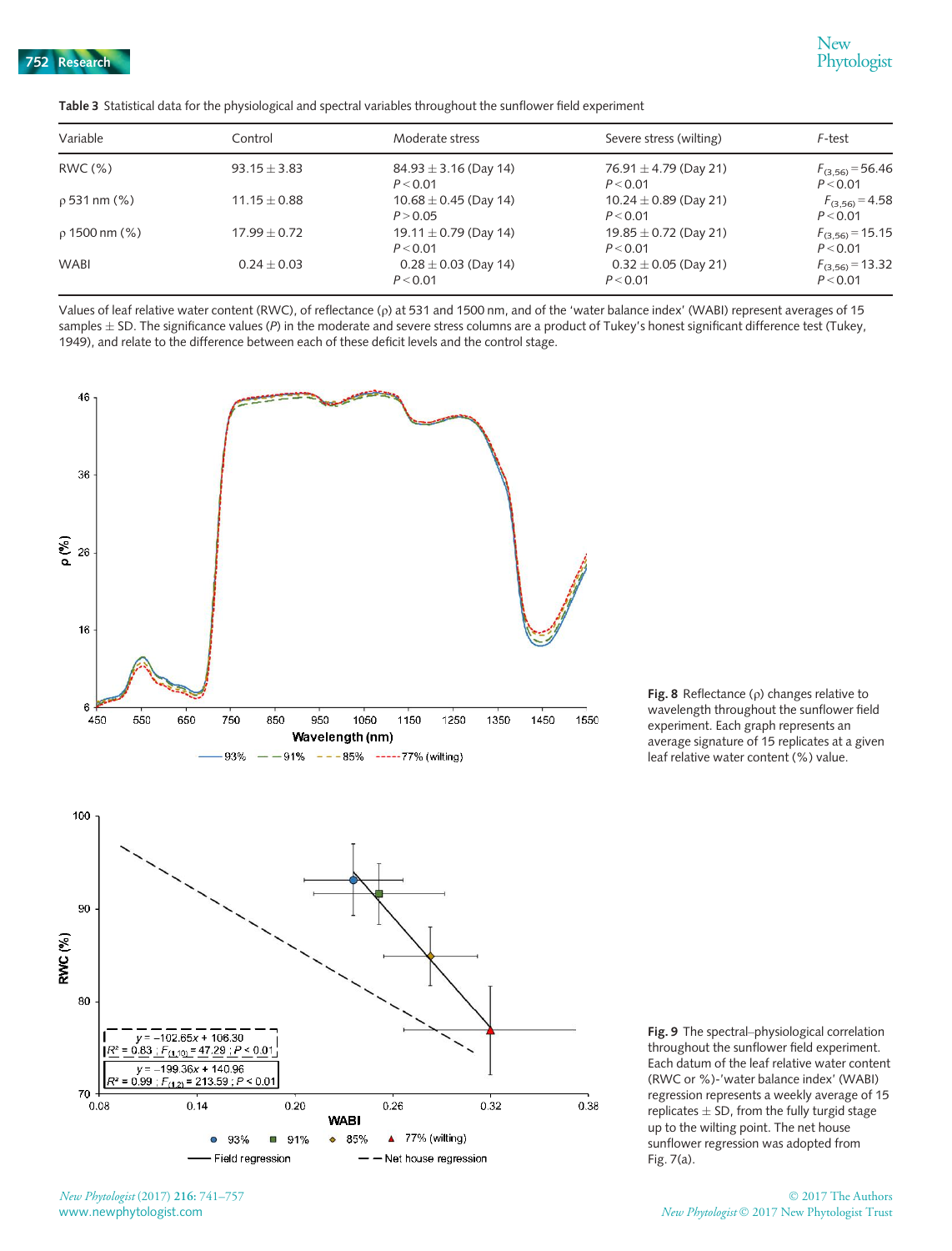

Table 4 Statistical data for the physiological and spectral variables throughout the first stage of the vineyard experiment

| Variable           | Mild stress      | Moderate/optimal stress      | Severe stress                | F-test                            |
|--------------------|------------------|------------------------------|------------------------------|-----------------------------------|
| $\Psi_S$ (MPa)     | $-0.88 \pm 0.07$ | $-1.03 \pm 0.04$<br>P < 0.01 | $-1.11 \pm 0.04$<br>P < 0.01 | $F_{(2.51)}$ = 106.27<br>P < 0.01 |
| $\rho$ 531 nm (%)  | $10.44 \pm 0.71$ | $9.52 \pm 0.61$<br>P < 0.01  | $8.77 \pm 0.54$<br>P < 0.01  | $F_{(2.51)} = 32.13$<br>P < 0.01  |
| $\rho$ 1500 nm (%) | $22.18 + 0.69$   | $22.72 + 0.96$<br>P > 0.05   | $24.08 + 0.84$<br>P < 0.01   | $F_{(2,51)} = 24.55$<br>P < 0.01  |
| <b>WABI</b>        | $0.36 \pm 0.03$  | $0.41 \pm 0.03$<br>P < 0.01  | $0.46 \pm 0.03$<br>P < 0.01  | $F_{(2,51)} = 53.08$<br>P < 0.01  |

Presented are examples of the three stress degrees during the training period of the 'water balance index' (WABI; see Fig. 10). Values of stem water potential (Ψ<sub>S</sub>), of reflectance (ρ) at 531 and 1500 nm, and of WABI represent averages of 18 samples  $\pm$  SD. The significance values (*P*) in the moderate/optimal and severe stress columns are a product of Tukey's honest significant difference test (Tukey, 1949), and relate to the difference between each of these deficit levels and the mild stress degree.

Fig. 11 The spectral–physiological correlations throughout the training and testing periods of the 'water balance index' (WABI) in the vineyard experiment. Each data point of the stem water potential  $(\Psi_S)$ – WABI regressions represents an average of 18 replicates  $\pm$  SD. The glasshouse grapevine regression is based on the leaf water potential measurements of Rapaport et al. (2015), which were converted into  $\Psi_S$  values using the linear model of Williams & Araujo (2002).



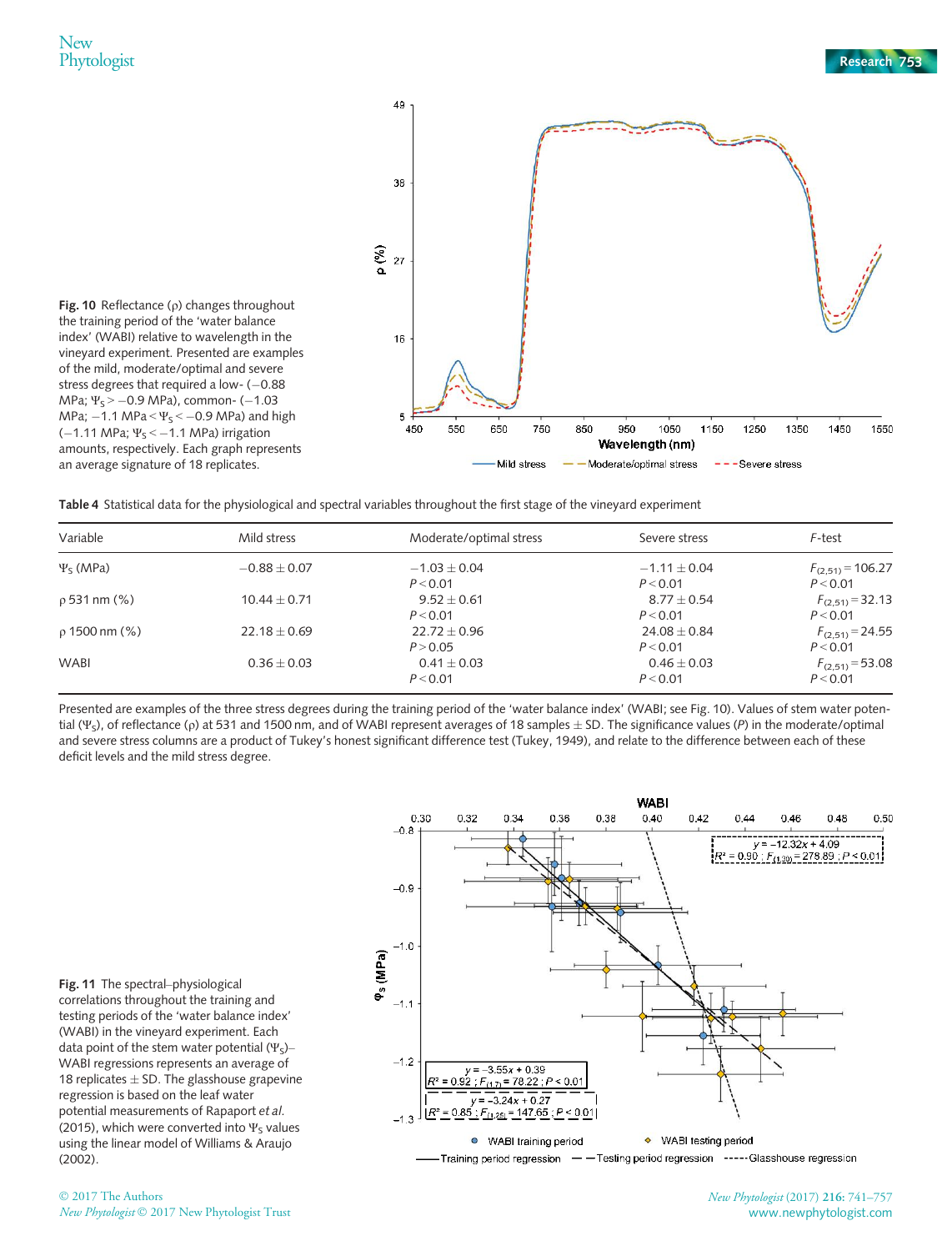

Julian day 142 145 148 151 154 157 160 163 166 169 172 175 178 181 184 187 190 193 196 199



Although site-specific calibrations should extend the use of WABI geographically for many crops, it is noteworthy that the success of the index is still drawn from leaf-level, proximal sensing measurements and, thus, it is currently confined to relatively small agricultural plots. Before the spectral model can be used for commercial irrigation irrigation purposes – i.e. monitor vast fields via remote sensing platforms – several important difficulties must be addressed. First, although the simple, two-wavelength structure of WABI is technically apt for simpler multispectral sensors, the requirement for simultaneous sensitivity to VIS and SWIR radiation would probably incur high production costs at the airborne level, especially for cameras. Secondly, whereas the NPQ-related spectral response is only a few nanometers wide, concentrated around the principal wavelength of 531 nm, remote

Fig. 12 Changes in (a) the 'water balance index' (WABI) and consequent changes in (b) in stem water potential ( $\Psi_S$ ) throughout the testing period of the vineyard experiment. Each data point represents an average of 18 replicates  $\pm$  SD. An average index value below 0.36 induced a low irrigation amount  $(0.25 \times ET_C)$ ; an average index value between 0.36 and 0.42 induced a common irrigation amount (0.50  $\times$  ET<sub>C</sub>); and an average index value above 0.42 induced a high irrigation amount (0.75  $\times$  ET<sub>C</sub>). ET<sub>C</sub>, evapotranspiration.

sensors are generally equipped with broader filters in order to increase the number of photons admitted to the detector, potentially losing focus on the physiological phenomenon to background noise (e.g., Suarez et al., 2008). Thirdly, although the wavelength components of WABI do present a theoretical durability to atmospheric interferences (Sims & Gamon, 2003; Evain et al., 2004; Rapaport et al., 2015), a remote sensing approach would first require actual proof of their penetrability through dense layers of water vapor. Accordingly, future studies are encouraged to assess the contribution of wavelengths closer to 1600 nm, which may reduce the adverse effects of the atmosphere while still enabling sufficient sensitivity to leaf water status changes (e.g. Eitel et al., 2006). Fourthly, because the physiological and, thus, spectral features of leaves of different ages or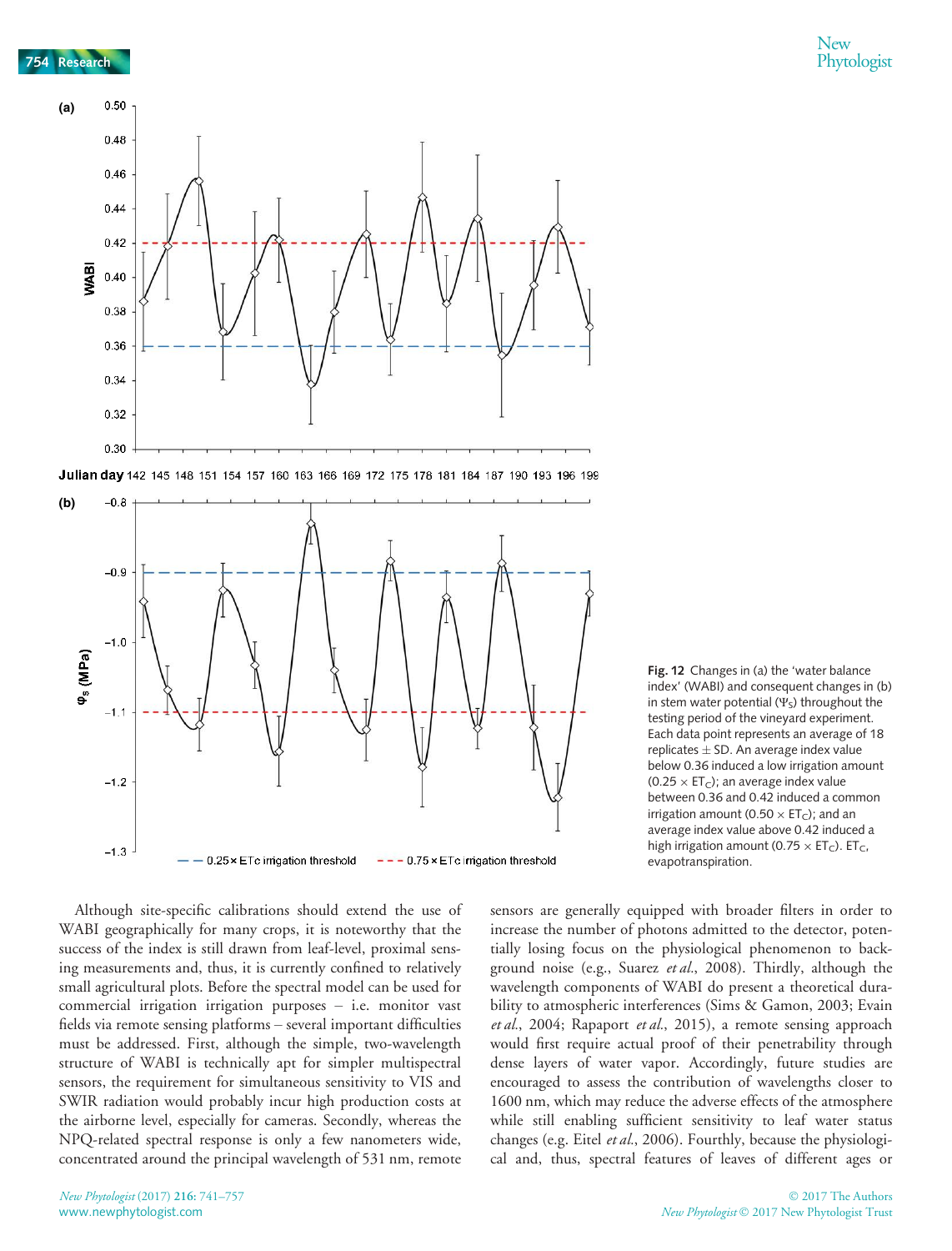developmental stages can be substantially different, remote predictions that are not based on youngest matured leaves can pose a significant source of bias and might not represent the true status of the canopy (Rapaport et al., 2014). Therefore, before the actual WABI analysis, a signal or image must first be cleansed from the adverse effects of leaves that are either too young or old, using a designated algorithm. Lastly, remote estimations of various biochemical values might also be strongly biased by the biophysical properties of the leaf and canopy, such as their angle distribution and orientation (Magney et al., 2014). For instance, while analyzing the spectral–physiological behavior of wilting corn canopies, Evain et al. (2004) noticed very large PRI variations that could not have been explained solely by NPQ alterations, due to changes in illumination conditions (i.e. canopy shadow fraction) and reflective angles (i.e. wilting; Gamon et al., 1992). To address these issues, WABI can be applied from multiangular platforms (Hilker et al., 2009) or extracted using 'terrestrial scanning laser' (TSL) technology (Gaulton et al., 2013; Magney et al., 2014), which can deal with illumination and observation geometry issues, separate the leaf signal from background radiation of nonphotosynthetic materials, and even operate in the dark to acquire baseline measurements for the reflectance at 531 nm.

To summarize, WABI was successful in scheduling the irrigation of a vineyard across an entire growing season and in monitoring early signs of water deficit in pea and sunflower plants. Those achievements are attributed to the rapid reactivity of leaf water content and the NPQ mechanism to alterations in water availability, which allowed the spectral detection of drought even in the face of phenological and environmental influences. Overall, the spectral model shows great potential for numerous crops, and might prove less suitable only for those plants that respond to drought by exhibiting both a strict stomatal regime and a mild NPQ increase. Nonetheless, before WABI can be commercialized and applied from the remote sensing level, various important challenges must be addressed, such as the production of affordable and suitable VIS–SWIR sensors and filters, the testing of atmospheric interference around the spectral components of the index, the isolation of youngest matured leaves through image processing, and the acquisition of a representative leaf signal in the face of biophysical-related influences.

## Acknowledgements

This study was supported by the Israeli Ministry of Agriculture and Rural Development (through research grant no. 857-0712- 14 and the 'Root of the Matter' project (Eugene Kandel Knowledge Centers)), by the ICA in Israel Foundation, and by the Goldinger Family Trust. We would like to express our deep appreciation to Mr Itzhik David, Director of the Flowers and Orchards Division at the Ramat Negev R&D Center, and to Mr Oz Ben-David, R&D manager at Moshvei Hanegev Agricultural Society, for their invaluable assistance in supervising the vineyard and sunflower field experiments.

## Author contributions

T.R., U.H., A.K. and S.R. designed the research; the study was performed by T.R.; data analysis and interpretation was carried out by T.R., U.H., A.C., A.K. and S.R.; and the manuscript was written by T.R., U.H., A.C., A.K. and S.R.

## **References**

- Acevedo-Opazo C, Ortega-Farias S, Fuentes S. 2012. Effects of grapevine (Vitis vinifera L.) water status on water consumption, vegetative growth and grape quality: an irrigation scheduling application to achieve regulated deficit irrigation. Agricultural Water Management 97: 956–964.
- Bartlett MS. 1937. Properties of sufficiency and statistical tests. Proceedings of the Royal Society A: Mathematical, Physical and Engineering Sciences 160: 268–282.
- Biehler K, Haupt S, Beckmann J, Fock H, Becker TW. 1997. Simultaneous  $CO_2$ - and  ${}^{16}O_2/{}^{18}O_2$ -gas exchange and fluorescence measurements indicate differences in light energy dissipation between the wild type and the phytochrome-deficient aurea mutant of tomato during water stress. Journal of Experimental Botany 48: 1439–1449.
- Bilger W, Bjorkman O. 1990. Role of the xantophyll cycle in photoprotection elucidated by measurements of light-induced absorbance changes, fluorescence and photosynthesis in Hedera canariensis. Photosynthesis Research 25: 173–185.
- Blackburn GA. 2007. Hyperspectral remote sensing of plant pigments. Journal of Experimental Botany 58: 855–867.
- Blackburn GA, Ferwerda JG. 2008. Retrieval of chlorophyll concentration from leaf reflectance spectra using wavelet analysis. Remote Sensing of Environment 112: 1614–1632.
- Bota J, Flexas J, Medrano H. 2001. Genetic variability of photosynthesis and water use in Balearic grapevine cultivars. Annals of Applied Biology 138: 353–361.
- Boyer JS. 1982. Plant productivity and environment. Science 218: 443-448.
- Brugnoli E, Scartazza A, De Tullio MC, Monteverdi MC, Lauteri M, Augusti A. 1998. Zeaxanthin and non-photochemical quenching in sun and shade leaves of  $C_3$  and  $C_4$  plants. Physiologia Plantarum 104: 727-734.
- Chaves MM, Oliveira MM. 2004. Mechanisms underlying plant resilience to water deficits: prospects for water-saving agriculture. Journal of Experimental Botany 55: 2365–2384.
- Chaves MM, Zarrouk O, Francisco R, Costa JM, Santos T, Regalado AP, Rodrigues ML, Lopes CM. 2010. Grapevine under deficit irrigation: hints from physiological and molecular data. Annals of Botany 105: 661–676.
- Chen D, Wang S, Cao B, Cao D, Leng G, Li H, Yin L, Shan L, Deng X. 2016. Genotypic variation in growth and physiological response to drought stress and re-watering reveals the critical role of recovery in drought adaptation in maize seedlings. Frontiers in Plant Science 6: 1-15.
- Cho MA, Skidmore A, Corsi F, van Wieren SE, Sobhan I. 2007. Estimation of green grass/herb biomass from airborne hyperspectral imagery using spectral indices and partial least squares regression. International Journal of Applied Earth Observation and Geoinformation 9: 414–424.
- Chone X, van Leeuwen C, Dubourdieu D, Gaudillere JP. 2001. Stem water potential is a sensitive indicator of grapevine water status. Annals of Botany 87: 477–483.
- Cifre J, Bota J, Escalona JM, Medrano H, Flexas J. 2005. Physiological tools for irrigation scheduling in grapevine (Vitis vinifera L.): an open gate to imporve water-use efficiency? Agriculture, Ecosystems and Environment 106: 159-170.
- Cominelli E, Galbiati M, Tonelli C, Bowler C. 2009. Water: the invisible problem. EMBO Reports 10: 671-676.
- Cousins AB, Adam NR, Wall GW, Kimball BA, Pinter PJ Jr, Ottman MJ, Leavitt SW, Webber AN. 2002. Photosystem II energy use, nonphotochemical quenching and the xantophyll cycle in Sorghum bicolor grown under drought and free-air  $CO_2$  enrichment (FACE) conditions. Plant, Cell & Environment 25: 1551–1559.
- Curran PJ. 1989. Remote sensing of foliar chemistry. Remote Sensing of Environment 30: 271–278.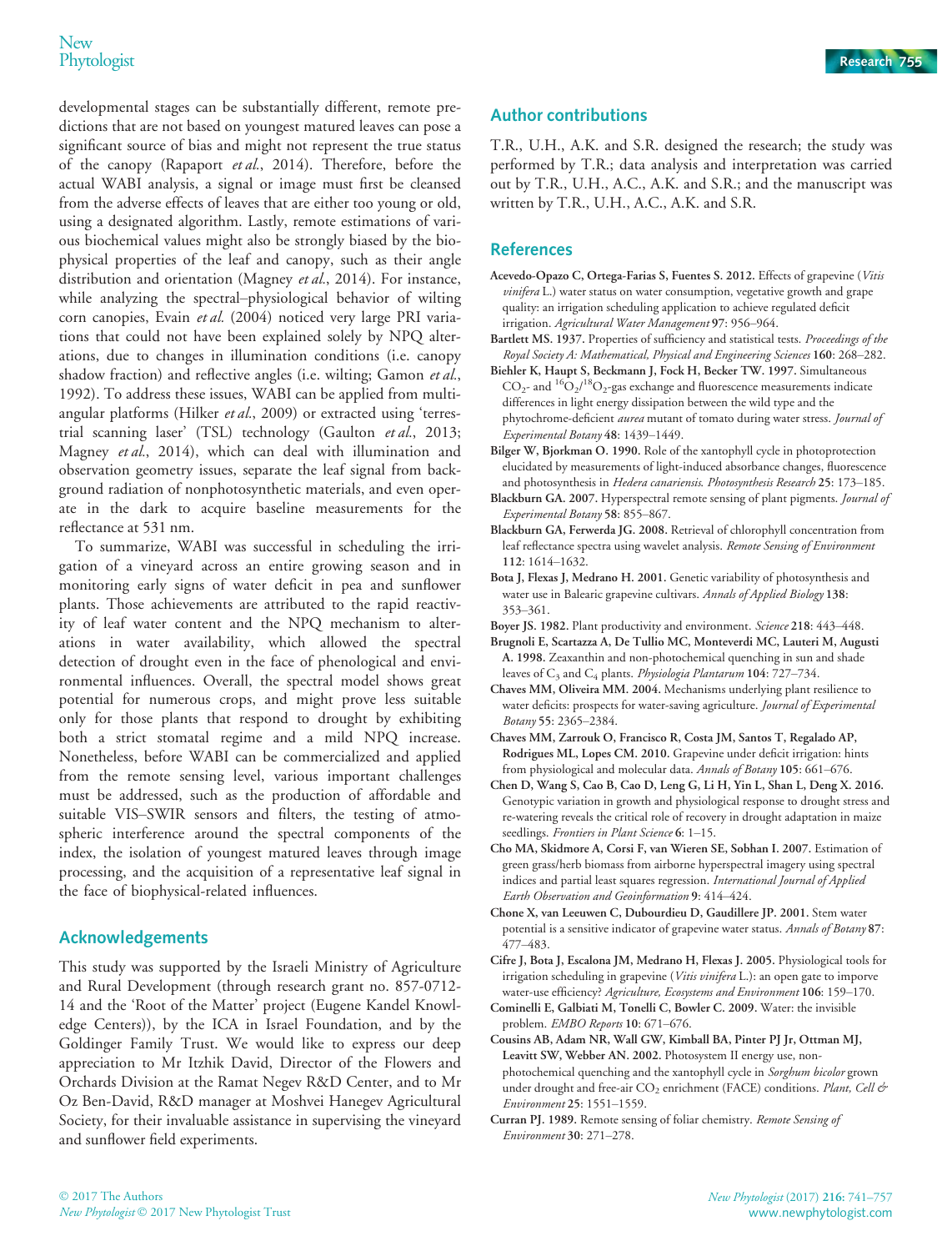- De Bei R, Cozzolino D, Sullivan W, Cynkar W, Fuentes S, Dambergs R, Pech J, Tyerman S. 2011. Non-destructive measurement of grapevine water potential using near infrared spectroscopy. Australian Journal of Grape and Wine Research 17: 62–71.
- Dobrowski SZ, Pushnik JC, Zarco-Tejada PJ, Ustin SL. 2005. Simple reflectance indices track heat and water stress-induced changes in steady-state chlorophyll fluorescence at the canopy scale. Remote Sensing of Environment 97: 403–414.
- Eitel JUH, Gessler PE, Smith AMS, Robberecht R. 2006. Suitability of existing and novel spectral indices to remotely detect water stress in Populus spp. Forest Ecology and Management 229: 170–182.
- Evain S, Flexas J, Moya I. 2004. A new instrument for passive remote sensing: 2. Measurement of leaf and canopy reflectance changes at 531 nm and their relationship with photosynthesis and chlorophyll fluorescence. Remote Sensing of Environment 91: 175–185.
- Flexas J, Badger M, Chow WS, Medrano H, Osmond CB. 1999. Analysis of the relative increase in photosynthetic  $O_2$  uptake when photosynthesis in grapevine leaves is inhibited following low night temperatures and/or water stress. Plant Physiology 121: 675–684.
- Flexas J, Bota J, Escalona JM, Sampol B, Medrano H. 2002. Effects of drought on photosynthesis in grapevines under field conditions: an evaluation of stomatal and mesophyll limitations. Functional Plant Biology 29: 461–471.
- Flexas J, Briantais J-M, Cerovic Z, Medrano H, Moya I. 2000. Steady-state and maximum chlorophyll fluorescence responses to water stress in grapevine leaves: a new remote sensing system. Remote Sensing of Environment 73: 283–297.
- Frechette E, Chang Y-Y, Ensminger I. 2016. Photoperiod and temperature constraints on the relationship between the photochemical reflectance index and the light use efficiency of photosynthesis in Pinus strobus. Tree Physiology 36: 311–324.
- Gamon JA, Field CB, Bilger W, Bjorkman O, Fredeen AL, Penuelas J. 1990. Remote sensing of the xanthophyll cycle and chlorophyll fluorescence in sunflower leaves and canopies. Oecologia 85: 1-7.
- Gamon JA, Penuelas J, Field CB. 1992. A narrow-waveband spectral index that tracks diurnal changes in photosynthetic efficiency. Remote Sensing of Environment 41: 35–44.
- Gamon JA, Surfus JS. 1999. Assessing leaf pigment content and activity with a reflectometer. New Phytologist 143: 105–117.
- Gaulton R, Danson FM, Ramirez FA, Gunawan O. 2013. The potential of dualwavelength laser scanning for estimating vegetation moisture content. Remote Sensing of Environment 132: 32–39.
- Geladi P, Kowalski BR. 1986. Partial least-squares regression: a tutorial. Analytica Chimica Acta 185: 1–17.
- Goetz AFH. 2009. Three decades of hyperspectral remote sensing of the Earth: a personal view. Remote Sensing of Environment 113: S5–S16.
- Guan XQ, Zhao SJ, Li DQ, Shu HR. 2004. Photoprotective function of photorespiration in several grapevine cultivars under drought stress. Photosynthetica 42: 31–36.
- Hansen PM, Schjoerring JK. 2003. Reflectance measurement of canopy biomass and nitrogen status in wheat crops using normalized difference vegetation indices and partial least squares regression. Remote Sensing of Environment 86: 542–553.
- Haupt-Herting S, Fock HP. 2000. Exchange of oxygen and its role in energy dissipation during drought stress in tomato plants. Physiologia Plantarum 110: 489–495.
- Herrmann I, Berenstein M, Paz-Kagan T, Sade A, Karnieli A. 2017. Spectral assessment of two-spotted spider mite damage levels in the leaves of greenhouse-grown pepper and bean. Biosystems Engineering 157: 72–85.
- Herrmann I, Karnieli A, Bonfil DJ, Cohen Y, Alchanatis V. 2010. SWIR-based spectral indices for assessing nitrogen content in potato fields. International Journal of Remote Sensing 31: 5127–5143.
- Hilker T, Coops NC, Coggins SB, Wulder MA, Brown M, Black TA, Nesic Z, Lessard D. 2009. Detection of foliage conditions and disturbance from multi-angular high spectral resolution remote sensing. Remote Sensing of Environment 113: 421–434.
- Huang P, Wan X, Lieffers VJ. 2016. Daytime and nighttime wind differentially affects hydraulic properties and thigmomorphogenic response of poplar saplings. Physiologia Plantarum 157: 85-94.
- 
- Inamullah I, Isoda A. 2005. Adaptive responses of soybean and cotton to water stress. II. Changes in  $CO<sub>2</sub>$  assimilation rate, chlorophyll fluorescence and photochemical reflectance index in relation to leaf temperature. Plant Production Science 8: 131–138.
- IPCC. 2007. Climate change 2007: the physical science basis. In: Solomon SD, Qin M, Manning M, Chen Z, Marquis M, Averyt KB, Tignor M, Miller HL, eds. Contribution of working group I to the fourth assessment report of the intergovernmental panel on climate change. Cambridge, UK and New York, NY, USA: Cambridge University Press.
- Jetz W, Cavender-Bares J, Pavlick R, Schimel D, Davis FW, Asner GP, Guralnick R, Kattge J, Latimer AM, Moorcroft P et al. 2016. Monitoring plant functional diversity from space. Nature Plants 2: 16024.
- Lovisolo C, Perrone I, Carra A, Ferrandino A, Flexas J, Medrano H, Schubert A. 2010. Drought-induced changes in development and function of grapevine (Vitis spp.) organs and in their hydraulic and non-hydraulic interactions at the whole-plant level: a physiological and molecular update. Functional Plant Biology 37: 98–116.
- Lu C, Zhang J. 1999. Effects of water stress on photosystem II photochemistry and its thermostability in wheat plants. Journal of Experimental Botany 50: 1199–1206.
- Magney TS, Eusden SA, Eitel JUH, Logan BA, Jiang J, Vierling LA. 2014. Assessing leaf photoprotective mechanisms using terrestrial LiDAR: towards mapping canopy photosynthetic performance in three dimensions. New Phytologist 201: 344–356.
- Marino S, Aria M, Basso B, Leone AP, Alvino A. 2014. Use of soil and vegetation spectroradiometry to investigate crop water use efficiency of a drip irrigated tomato. European Journal of Agronomy 59: 67–77.
- Mariotto I, Thenkabail PS, Huete A, Slonecker ET, Platonov A. 2013. Hyperspectral versus multispectral crop-productivity modeling and type discrimination for the HyspIRI mission. Remote Sensing of Environment 139: 291–305.
- Maury P, Mojayad F, Berger M, Planchon C. 1996. Photochemical response to drought acclimation in two sunflower genotypes. Physiologia Plantarum 98: 57–66.
- Mishra KB, Iannacone R, Petrozza A, Mishra A, Armentano N, La Vecchia G, Trtilek M, Cellini F, Nedbal L. 2012. Engineered drought tolerance in tomato plants is reflected in chlorophyll fluorescence emission. Plant Science 182: 79–86.
- Morison JIL, Baker NR, Mullineaux PM, Davies WJ. 2008. Improving water use in crop production. Philosophical Transactions of the Royal Society B 363: 639–658.
- Mulla DJ. 2013. Twenty five years of remote sensing in precision agriculture: key advances and remaining knowledge gaps. Biosystems Engineering 114: 358–371.
- Netzer Y, Yao C, Shenker M, Bravdo B-A, Schwartz A. 2009. Water use and the development of seasonal crop coefficients for Superior Seedless grapevines trained to an open-gable trellis system. Irrigation Science 27: 109-120.
- Okamura NK, Shimomachi T, Takemasa T, Takakura T. 2001. Nondestructive detection of water stress in tomato plants by NIR spectroscopy. Environmental Control in Biology 39: 75–85.
- Ort DR. 2001. When there is too much light. Plant Physiology 125: 29-32.
- Portnov BA, Safriel UN. 2004. Combating desertification in the Negev: dryland agriculture vs. dryland urbanization. Journal of Arid Environments 56: 659–680.
- Rapaport T, Hochberg U, Rachmilevitch S, Karnieli A. 2014. The effect of differential growth rates across plants on spectral predictions of physiological parameters. PLoS ONE 9: e88930.
- Rapaport T, Hochberg U, Shoshany M, Karnieli A, Rachmilevitch S. 2015. Combining leaf physiology, hyperspectral imaging and partial least squaresregression (PLS-R) for grapevine water status assessment. ISPRS Journal of Photogrammetry and Remote Sensing 109: 88–97.
- Renzullo LJ, Blanchfield AL, Powell KS. 2006. A method of wavelength selection and spectral discrimination of hyperspectral reflectance spectrometry. IEEE Transactions on Geoscience and Remote Sensing 44: 1986-1994.
- Robredo A, Perez-Lopez U, Lacuesta M, Mena-Petite A, Munoz-Rueda A. 2010. Influence of water stress on photosynthetic characteristics in barley plants under ambient and elevated CO<sub>2</sub> concentrations. Biologia Plantarum 54: 285–292.